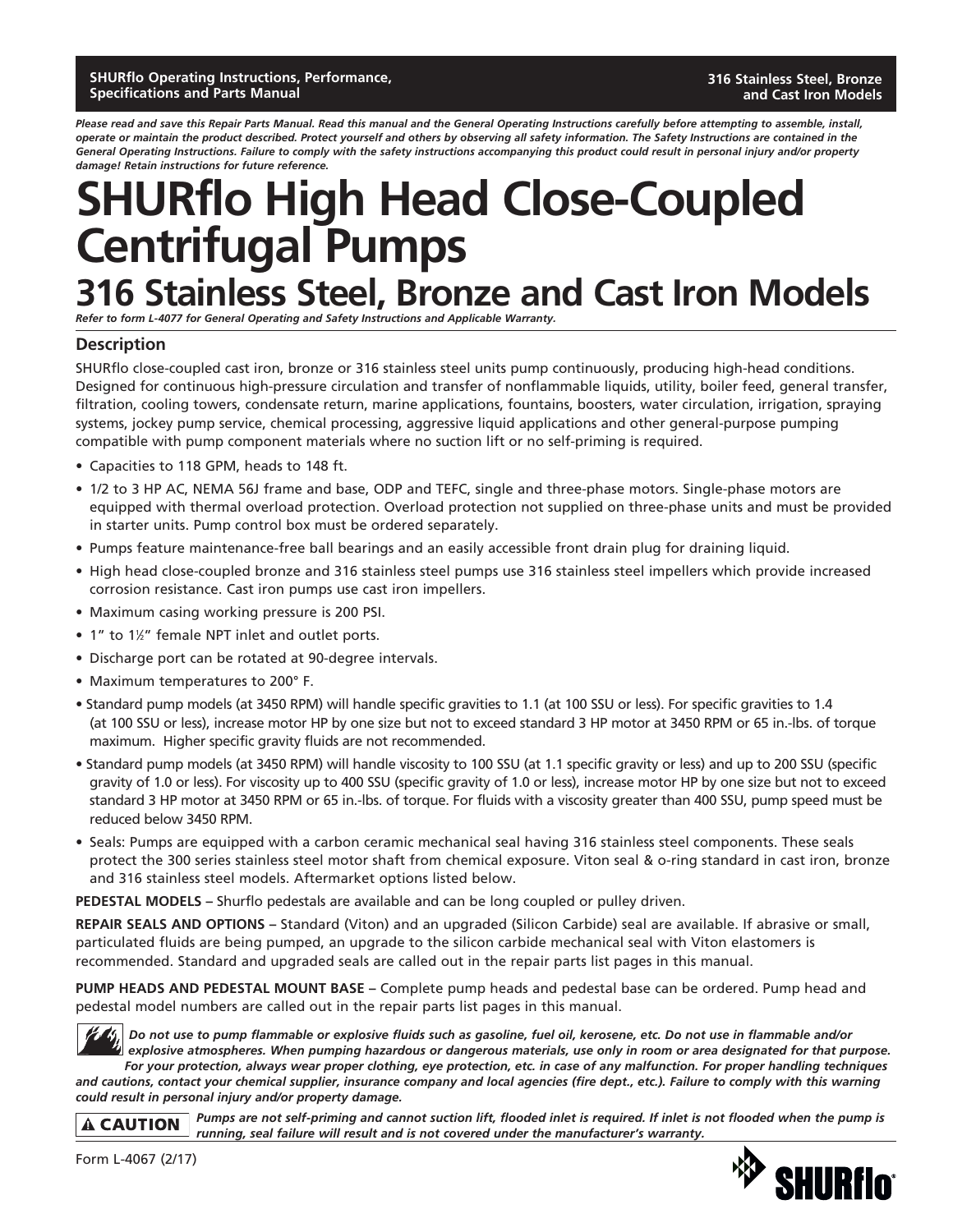### **Model Ordering Codes and Options**





**Example Model: CHMSV45** (1 $\frac{1}{2}$  HP ODP motor with >1.15 Service Factor\*) **or CHMSV46T** (2 HP TEFC motor with 1.0 Service Factor\*)

|                                                 | (1)<br><b>CH</b>                       | (2)<br>M                                                                                                        | (3)<br>(4)<br>v<br>S                                                                                                                                        | (5)<br>4 | (6)<br>6                                                                                                                                                                                                                                                          | (7)                                                                                                                             |                                                                                                               |
|-------------------------------------------------|----------------------------------------|-----------------------------------------------------------------------------------------------------------------|-------------------------------------------------------------------------------------------------------------------------------------------------------------|----------|-------------------------------------------------------------------------------------------------------------------------------------------------------------------------------------------------------------------------------------------------------------------|---------------------------------------------------------------------------------------------------------------------------------|---------------------------------------------------------------------------------------------------------------|
| 1st                                             | 2nd                                    | 3rd                                                                                                             | 4th                                                                                                                                                         |          | 5th                                                                                                                                                                                                                                                               | 6th                                                                                                                             |                                                                                                               |
| <b>Series</b>                                   | <b>Mounting</b>                        | <b>Material</b>                                                                                                 | Seal**<br>(Mech)                                                                                                                                            |          | Impeller Sz.<br>(NPT Ports)                                                                                                                                                                                                                                       | <b>HP</b>                                                                                                                       | <b>Motor-Mounted Only</b><br><b>AC TYPE</b>                                                                   |
| CH: Centrifugal<br>High Head<br>Closed Impeller | M: Motor<br>(with Base)<br>P: Pedestal | S: 316 SS Body<br>and Impeller<br>B: Bronze Body<br>and 316<br>SS Impeller<br>C: Cast Iron Body<br>and Impeller | B: Buna-N<br>(Stainless Steel Case)<br>V: Viton<br>(Stainless Steel Case)<br>C: Viton<br>(Stainless Steel Case)<br>(Silicon Carbide Seal<br>and Seat Faces) |          | $1(1 - 1\frac{1}{4})$<br>$2(1 - 1\frac{1}{4})$<br>$3(1 - 1\frac{1}{4})$<br>4 $(1\frac{1}{2} - 1\frac{1}{4})$<br>$5(1\frac{1}{2} - 1\frac{1}{4})$<br>6 $(1\frac{1}{2} - 1\frac{1}{4})$<br>To identify<br>your impeller<br>size, see chart<br>in owner's<br>manual. | 1:1/3<br>2:1/2<br>3:3/4<br>4:1<br>$5:1\%$<br>6:2<br>7:3<br>X: 56J<br>Frame<br>Motor<br>"wet-<br>end kit"<br>Example:<br>CHMSV1X | Blank: no code<br>single phase<br>ODP motor<br>3: 3 phase ODP<br>motor<br>T: 1 phase TEFC<br>3T: 3 phase TEFC |



CENTRIFUGAL PUMP WITH FLOODED SUCTION NON-SELF PRIMING DO NOT RUN DRY

**NOTE:** Not all order code combinations (configurations) are standard models available from the manufacturer. Custom model configurations may require ordering standard components and/or optional parts that will need to be assembled by the customer.

Manufacturer reserves the right to change model order codes, standard models, specifications, and performance without notification.

(\*) ODP motors have > 1.15 service factors. Due to service factor, it is recommended TEFC motors are oversized by one HP increment. Pedestal Pumps are not supplied with a motor.

(\*\*) Unless otherwise noted, seal faces are carbon on ceramic.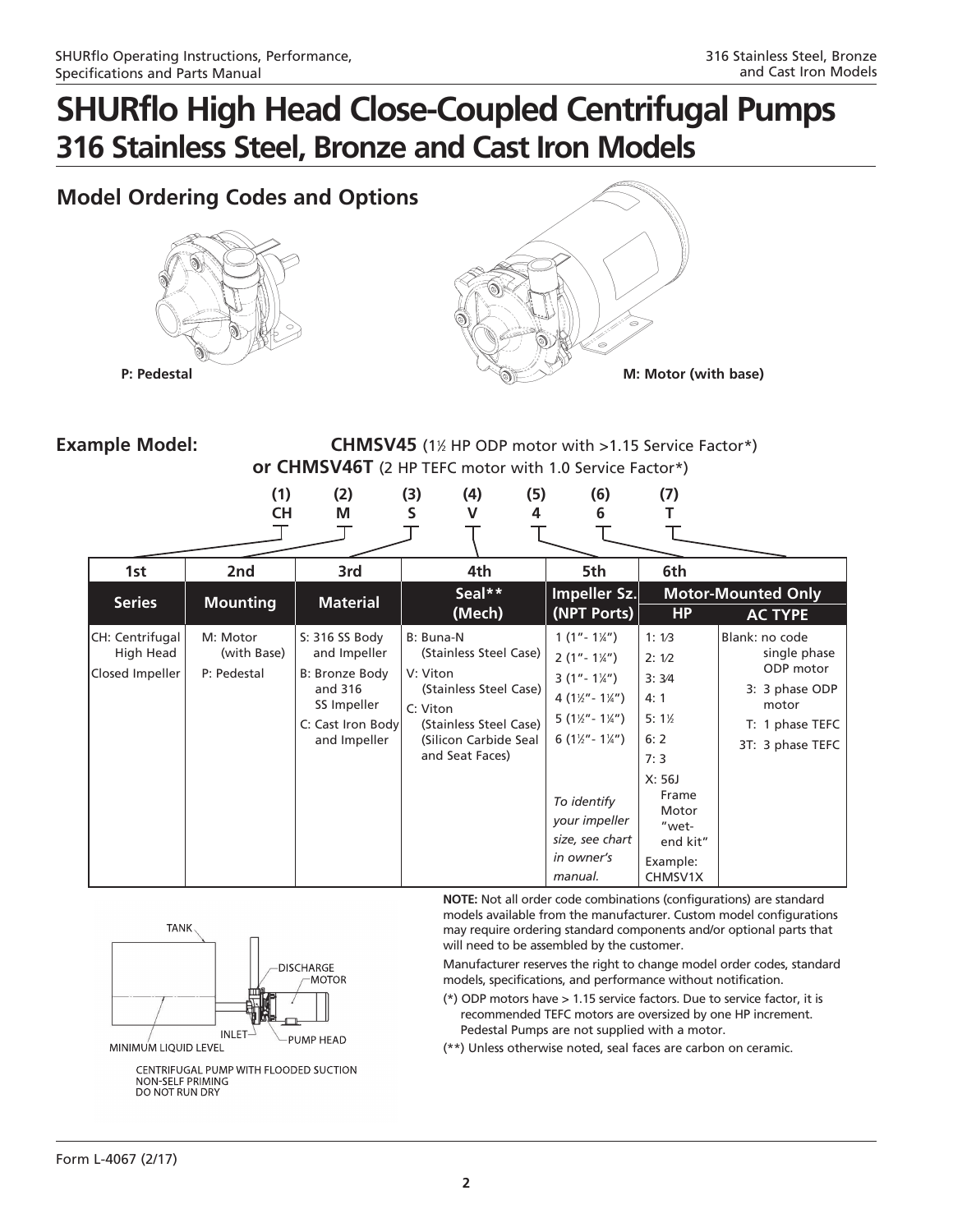| <b>Size</b> | <b>Impeller 316 Stainless</b><br><b>Steel Models</b> | <b>Bronze</b><br><b>Models</b> | <b>Cast Iron</b><br><b>Models</b> | $HP***$ | 10    | 20    | 30  | <b>GPM of Water at Total Head in Feet*</b><br>40 | 50 | 70 | 90 | 110                      | 130                      | Max.<br>Head |
|-------------|------------------------------------------------------|--------------------------------|-----------------------------------|---------|-------|-------|-----|--------------------------------------------------|----|----|----|--------------------------|--------------------------|--------------|
|             | CHMSV1X                                              | CHMBV1X                        | CHMCV1X                           | 1/2     | 42    | 39    | 36  | 32                                               | 28 | 14 |    |                          |                          | 81           |
|             | CHMSV2X                                              | CHMBV2X                        | CHMCV2X                           | 3/4     | 52    | 49    | 46  | 42                                               | 38 | 27 | 12 |                          | -                        | 98           |
|             | CHMSV3X                                              | CHMBV3X                        | CHMCV3X                           |         | 58    | 56    | 52  | 48                                               | 44 | 34 | 23 | 3                        | $\overline{\phantom{m}}$ | 112          |
| 4           | CHMSV4X                                              | CHMBV4X                        | CHMCV4X                           | $1\%$   | 94    | 90    | 85  | 78                                               | 71 | 54 | 31 | $\overline{\phantom{0}}$ | $\overline{\phantom{0}}$ | 110          |
|             | CHMSV5X                                              | CHMBV5X                        | CHMCV5X                           |         | $- -$ | $- -$ | --  | 92                                               | 87 | 73 | 55 | 32                       | 3                        | 131          |
|             | CHMSV5X                                              | CHMBV5X                        | CHMCV5X                           | 3       | 107   | 103   | 98  | 92                                               | 87 | 73 | 55 | 32                       | 3                        | 131          |
| 6           | CHMSV6X                                              | CHMBV6X                        | CHMCV6X                           |         | 18    | 14    | 109 | 104                                              | 98 | 84 | 69 | 50                       | 26                       | 148          |

#### **Performance – Standard Models** (Water at 70°)

**(**\*) Test data taken with water at 70°F for pumps on 60 Hz motors at 3450 RPM motors (to convert data to PSI, divide feet of head by 2.31).

Pump performance when pump is new. As pump wears, the performance will decrease.

(\*\*) AC HP required at specified RPM is HP rated to handle up to 100 SSU at full flow, with a maximum specific gravity of 1.1, or up to 200 SSU at 1.0 specific gravity or less.

**NOTES:** Max. Viscosity = For viscosity up to 400 SSU (at 1.0 specific gravity or less), increase motor HP by one size but not to exceed standard 3 HP motor at 3450 RPM or 65 in.-lbs. of torque. For fluids with a viscosity greater than 400 SSU, pump speed must be reduced below 3450 RPM. Max. Casing PSI = 200 Max. RPM = 3450

Max. Specific Gravity = up to 1.1 for standard models (at 100 SSU or less); HP must be increased by one size for specific gravities up to 1.4. Driver data is subject to change without notice; see label on driver for actual specifications.

| <b>Specifications (Pump heads only)</b> |  |  |
|-----------------------------------------|--|--|
|                                         |  |  |

|                               |                |                      | <b>SUGGESTED DRIVER (Motor Not Included)</b> |                                 |                                     |             |                 |                                |        |                    |
|-------------------------------|----------------|----------------------|----------------------------------------------|---------------------------------|-------------------------------------|-------------|-----------------|--------------------------------|--------|--------------------|
| <b>Model</b><br><b>Number</b> | <b>HP</b>      | <b>NEMA</b><br>Frame | <b>RPM</b>                                   | <b>Shaft</b><br><b>Material</b> | <b>Port Size</b><br><b>FNPT</b>     | <b>Body</b> | <b>Impeller</b> | <b>Motor</b><br><b>Adapter</b> | Seals* | Ship Wt.<br>(Íbs.) |
| 316 SS Models                 |                |                      |                                              |                                 |                                     |             |                 |                                |        |                    |
| CHMSV1X                       | 1/2            | 56J                  | 3450                                         | <b>NA</b>                       | $1\frac{1}{4}$ " x 1"               | 316 SS      | 316 SS          | 316 SS                         | Viton  | 27                 |
| CHMSV2X                       | 3/4            | 56J                  | 3450                                         | <b>NA</b>                       | $1\frac{1}{4}$ " x 1"               | 316 SS      | 316 SS          | 316 SS                         | Viton  | 27                 |
| CHMSV3X                       | 1              | <b>56J</b>           | 3450                                         | <b>NA</b>                       | $1\frac{1}{4}$ " x 1"               | 316 SS      | 316 SS          | 316 SS                         | Viton  | 28                 |
| CHMSV4X                       | $1\frac{1}{2}$ | <b>56J</b>           | 3450                                         | <b>NA</b>                       | $1\frac{1}{2}$ " x $1\frac{1}{4}$ " | 316 SS      | 316 SS          | 316 SS                         | Viton  | 38                 |
| CHMSV5X                       | 2              | <b>56J</b>           | 3450                                         | <b>NA</b>                       | $1\frac{1}{4}$ " x $1\frac{1}{4}$ " | 316 SS      | 316 SS          | 316 SS                         | Viton  | 40                 |
| CHMSV6X                       | 3              | 56J                  | 3450                                         | <b>NA</b>                       | $1\frac{1}{2}$ " x $1\frac{1}{4}$ " | 316 SS      | 316 SS          | 316 SS                         | Viton  | 41                 |
| <b>Bronze Models</b>          |                |                      |                                              |                                 |                                     |             |                 |                                |        |                    |
| CHMBV1X                       | 1/2            | <b>56J</b>           | 3450                                         | <b>NA</b>                       | $1\frac{1}{4}$ " x 1"               | <b>BR</b>   | 316 SS          | <b>BR</b>                      | Viton  | 27                 |
| CHMBV2X                       | 3/4            | <b>56J</b>           | 3450                                         | <b>NA</b>                       | $1\frac{1}{4}$ " x 1"               | <b>BR</b>   | 316 SS          | <b>BR</b>                      | Viton  | 29                 |
| CHMBV3X                       | 2              | 56J                  | 3450                                         | <b>NA</b>                       | $1\frac{1}{4}$ " x 1"               | <b>BR</b>   | 316 SS          | <b>BR</b>                      | Viton  | 31                 |
| CHMBV4X                       | $1\frac{1}{2}$ | 56J                  | 3450                                         | <b>NA</b>                       | $1\frac{1}{2}$ " x $1\frac{1}{4}$ " | <b>BR</b>   | 316 SS          | <b>BR</b>                      | Viton  | 39                 |
| CHMBV5X                       | 2              | 56J                  | 3450                                         | <b>NA</b>                       | $1\frac{1}{2}$ " x $1\frac{1}{4}$ " | <b>BR</b>   | 316 SS          | <b>BR</b>                      | Viton  | 41                 |
| CHMBV6X                       | 3              | 56J                  | 3450                                         | <b>NA</b>                       | $1\frac{1}{2}$ " x $1\frac{1}{4}$ " | <b>BR</b>   | 316 SS          | <b>BR</b>                      | Viton  | 43                 |
| <b>Cast Iron Models</b>       |                |                      |                                              |                                 |                                     |             |                 |                                |        |                    |
| CHMCV1X                       | 1/2            | <b>56J</b>           | 3450                                         | <b>NA</b>                       | $1\frac{1}{4}$ " x 1"               | CI          | CI              | CI                             | Viton  | 26                 |
| CHMCV2X                       | 3/4            | 56J                  | 3450                                         | <b>NA</b>                       | $1\frac{1}{4}$ " x 1"               | CI          | CI              | CI                             | Viton  | 27                 |
| CHMCV3X                       | 2              | <b>56J</b>           | 3450                                         | <b>NA</b>                       | $1\frac{1}{4}$ " x 1"               | CI          | CI              | CI                             | Viton  | 28                 |
| CHMCV4X                       | $1\frac{1}{2}$ | 56J                  | 3450                                         | <b>NA</b>                       | $1\frac{1}{2}$ " x $1\frac{1}{4}$ " | CI          | CI              | CI                             | Viton  | 35                 |
| CHMCV5X                       | 2              | <b>56J</b>           | 3450                                         | <b>NA</b>                       | $1\frac{1}{2}$ " x $1\frac{1}{4}$ " | CI          | CI              | CI                             | Viton  | 37                 |
| CHMCV6X                       | 3              | 56J                  | 3450                                         | <b>NA</b>                       | $1\frac{1}{2}$ " x $1\frac{1}{4}$ " | CI          | CI              | <b>CI</b>                      | Viton  | 39                 |

 $SS = Stainless Steel$   $BR = Bronze$   $Cl = Cast$  Iron

(\*) Standard shaft seals have carbon on ceramic faces and 316 SS components.

**NOTE:** Manufacturer reserves the right to change specifications without notification.

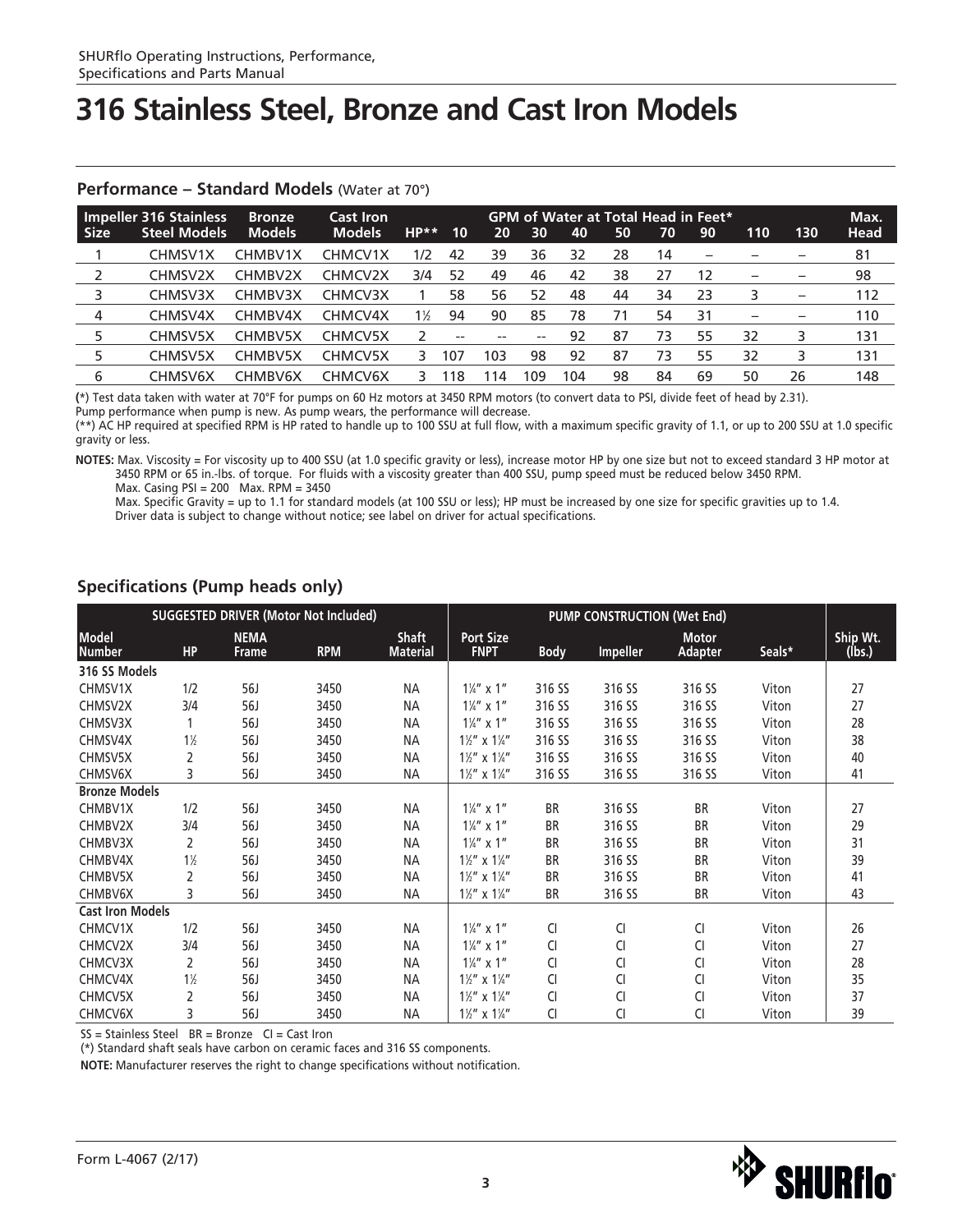**Specifications**

|                      |                                  |                     |                   |                                | <b>DRIVER</b><br>Full                  | Service                      |              |                     |                         |              |                  | PUMP CONSTRUCTION (Wet End)<br>Port                                |                        |                  |                  |                |                       |
|----------------------|----------------------------------|---------------------|-------------------|--------------------------------|----------------------------------------|------------------------------|--------------|---------------------|-------------------------|--------------|------------------|--------------------------------------------------------------------|------------------------|------------------|------------------|----------------|-----------------------|
| Model                |                                  | <b>Motor</b>        | <b>NEMA</b>       | Motor                          | Load                                   | Factor                       |              |                     | Overload                |              |                  | Size                                                               |                        |                  | Motor            |                | Ship Wt.              |
| <b>Number</b>        | <b>HP</b>                        | Type                | Frame             | Voltage                        | Amps                                   | Amps **                      | <b>Hertz</b> |                     | <b>Phase Protection</b> | <b>RPM</b>   | <b>Shaft</b>     | <b>FNPT</b>                                                        | Body                   | <b>Impeller</b>  | Adapter          | Seals*         | (lbs.)                |
| 316 SS Models        |                                  |                     |                   |                                |                                        |                              |              |                     |                         |              |                  |                                                                    |                        |                  |                  |                |                       |
| CHMSV12<br>CHMSV123  | 1/2<br>1/2                       | ODP<br>ODP          | 56J<br><b>56J</b> | 115/208-230<br>208-230/460     | 11.10/6.50-5.55<br>1.85-1.85/0.92      | 12.4/6.8-6.2<br>2.53/1.27    | 60<br>60     | 3                   | Yes<br>No               | 3450<br>3450 | 303 SS<br>303 SS | $1\frac{4}{9}$ x 1<br>$1^{1}/4''$ x 1                              | 316 SS<br>316 SS       | 316 SS<br>316 SS | 316 SS<br>316 SS | Viton<br>Viton | 43<br>43              |
|                      |                                  |                     |                   | 190/380                        | 2.04/1.02                              | $\star\star$                 | 50           | 3                   | No                      | 2830         |                  |                                                                    |                        |                  |                  |                |                       |
| CHMSV13T             | 3/4                              | <b>TEFC</b>         | 56J               | 115/208-230                    | 9.80/5.40-4.90                         | 10.6/5.30                    | 60           | $\overline{1}$      | Yes                     | 3450         | 303 SS           | $1^{1}/4''$ x 1                                                    | 316 SS                 | 316 SS           | 316 SS           | Viton          | 46                    |
| CHMSV133T            | $\overline{3/4}$                 | <b>TEFC</b>         | 56J               | 208-230/460                    | 2.50-2.30/1.15                         | 2.60/1.30<br>$***$           | 60           | 3                   | No                      | 3450         | 303 SS           | $1^{1}/4''$ x 1'                                                   | 316 SS                 | 316 SS           | 316 SS           | Viton          | 46                    |
| CHMSV23              | 3/4                              | ODP                 | 56J               | 190/380<br>115/208-230         | 2.70/1.35<br>13.00/7.20-6.50           | 15.30/8.45-7.65              | 50<br>60     | 3<br>$\mathbf{1}$   | No<br>Yes               | 2830<br>3450 | 303 SS           | $1^{1}/4''$ x $1''$                                                | 316 SS                 | 316 SS           | 316 SS           | Viton          | 44                    |
| CHMSV233             | 3/4                              | ODP                 | 56J               | 208-230/460                    | 2.45-2.39/1.20                         | 3.59/1.80                    | 60           |                     | No                      | 3450         | 303 SS           | $1^{1}/4''$ x $1''$                                                | 316 SS                 | 316 SS           | 316 SS           | Viton          | 44                    |
|                      |                                  |                     |                   | 190/380                        | 2.88/1.44                              | $\star\star$                 | 50           | 3                   | No                      | 2830         |                  |                                                                    |                        |                  |                  |                |                       |
| CHMSV24T             | 1<br>$\mathbf{1}$                | TEFC<br><b>TEFC</b> | 56J<br>56J        | 115/208-230                    | 12.20/6.75-6.10                        | 17.0/8.5<br>3.31/1.65        | 60<br>60     | 1                   | Yes                     | 3450<br>3510 | 303 SS           | $1^{1}/4$ " x 1<br>$1^{1}/4''$ x 1"                                | 316 SS<br>316 SS       | 316 SS           | 316 SS           | Viton          | 47<br>45              |
| CHMSV243T            |                                  |                     |                   | 208-230/460<br>190-220/380-415 | 3.19-2.88/1.44<br>3.26-2.98/1.63-1.58  | $\star\,\star$               | 50           | 3<br>3              | No<br>No                | 2885         | 304 SS           |                                                                    |                        | 316 SS           | 316 SS           | Viton          |                       |
| CHMSV34              | $\overline{1}$                   | ODP                 | 56J               | 115/208-230                    | 12.40/6.85-6.20                        | 15.70/8.70-7.85              | 60           | 1                   | Yes                     | 3450         | 303 SS           | $1^{1}/4''$ x 1                                                    | 316 SS                 | 316 SS           | 316 SS           | Viton          | 47                    |
| CHMSV343             | $\mathbf{1}$                     | ODP                 | 56J               | 208-230/460                    | 3.17-3.11/1.55                         | 4.07/2.03                    | 60           | 3                   | No                      | 3450         | 303 SS           | $1^{1}/4''$ x 1"                                                   | 316 SS                 | 316 SS           | 316 SS           | Viton          | 45                    |
|                      |                                  |                     |                   | 190/380                        | 3.70/1.83                              | $\star\star$                 | 50           | 3                   | No                      | 2830         |                  |                                                                    |                        |                  |                  |                |                       |
| CHMSV35T             | $1\frac{1}{2}$                   | <b>TEFC</b>         | 56J               | 115/208-230                    | 16.60/9.00-8.30                        | 18.94/9.47                   | 60           | $\mathbf{1}$        | Yes                     | 3450         | 303 SS           | $1^{1}/4''$ x 1"                                                   | 316 SS                 | 316 SS           | 316 SS           | Viton          | 51                    |
| CHMSV353T            | $1^{1/2}$                        | <b>TEFC</b>         | 56J               | 208-230/460                    | 4.14-3.74/1.87                         | 4.30/2.15<br>$\star\star$    | 60           | 3                   | No                      | 3520         | 304 SS           | $1^{1}/4''$ x 1"                                                   | 316 SS                 | 316 SS           | 316 SS           | Viton          | 49                    |
|                      |                                  |                     |                   | 190-220/380-415                | 4.44-3.90/2.22-2.07                    |                              | 50           | 3                   | No                      | 2895         |                  |                                                                    |                        |                  |                  |                |                       |
| CHMSV45              | $1^{1/2}$                        | ODP                 | <b>56J</b>        | 115/208-230                    | 17.00/9.35-8.50                        | 21.00/10.4-10.50             | 60           | $\mathbf{1}$        | Yes                     | 3450         | 303 SS           | $1\frac{1}{2}$ " x $1\frac{1}{4}$ "                                | 316 SS                 | 316 SS           | 316 SS           | Viton          | 57                    |
| CHMSV453             | $1^{1/2}$                        | ODP                 | <b>56J</b>        | 208-230/460<br>190/380         | 4.50-4.26/2.13<br>5.18/2.59            | 5.55/2.77<br>$***$           | 60<br>50     | 3<br>3              | No<br>No                | 3450<br>2830 | 303 SS           | $1\frac{1}{2}$ x $1\frac{1}{4}$                                    | 316 SS                 | 316 SS           | 316 SS           | Viton          | 54                    |
| CHMSV46T             | $\overline{2}$                   | <b>TEFC</b>         | 56J               | 115/208-230                    | 19.40/10.70-9.70                       | 22.16/11.08                  | 60           | 1                   | Yes                     | 3450         | 303 SS           | $1\frac{1}{2}$ " x $1\frac{1}{4}$ "                                | 316 SS                 | 316 SS           | 316 SS           | Viton          | 64                    |
| CHMSV463T            | $\overline{2}$                   | <b>TEFC</b>         | 56J               | 208-230/460                    | 5.46-4.94/2.47                         | 5.68/2.84                    | 60           | $\overline{3}$      | No                      | 3520         | 304 SS           | $\frac{1}{1}$ / <sub>2</sub> " x 1 <sup>1</sup> /4"                | 316 SS                 | 316 SS           | 316 SS           | Viton          | 60                    |
|                      |                                  |                     |                   | 190-220/380-415                | 5.94-5.23/2.97-2.77                    | $***$                        | 50           | 3                   | No                      | 2875         |                  |                                                                    |                        |                  |                  |                |                       |
| CHMSV56<br>CHMSV563  | $\overline{2}$<br>$\overline{2}$ | ODP<br>ODP          | 56J<br>56J        | 115/208-230<br>208-230/460     | 23.00/12.60-11.50<br>5.80-5.20/2.60    | 24.5/13.5-12.25<br>6.20/3.10 | 60<br>60     | 1<br>3              | Yes<br>No               | 3450<br>3520 | 303 SS<br>304 SS | $1\frac{1}{2}$ x $1\frac{1}{4}$                                    | 316 SS<br>316 SS       | 316 SS<br>316 SS | 316 SS<br>316 SS | Viton<br>Viton | 63<br>58              |
|                      |                                  |                     |                   | 190/380                        | 6.40/3.20                              | $***$                        | 50           | 3                   | No                      | 2875         |                  | $1\frac{1}{2}$ " x $1\frac{1}{4}$ "                                |                        |                  |                  |                |                       |
| CHMSV67              | $\overline{3}$                   | ODP                 | 56J               | 208-230                        | 15.3-13.5                              | $\overline{**}$              | 60           | 1                   | Yes                     | 3450         | 303 SS           | $1\frac{1}{2}$ " x $1\frac{1}{4}$ "                                | 316 SS                 | 316 SS           | 316 SS           | Vlton          | 69                    |
| CHMSV571             | 3                                | TEFC                | 56J               | 208-230                        | 13.3-12.2                              | $\overline{**}$              | 60           | 1                   | Yes                     | 3450         | 303 SS           | $1\frac{1}{2}$ x $1\frac{1}{4}$                                    | 316 SS                 | 316 SS           | 316 SS           | Viton          | 73                    |
| CHMSV673             | 3                                | ODP                 | 56J               | 208-230/460<br>190/380         | 8.42-7.65/3.83<br>6.32/3.16            | 9.00/4.50<br>$\star\star$    | 60<br>50     | 3<br>3              | No<br>No                | 3450<br>2830 | 303 SS           | $11/2$ x $11/4$                                                    | 316 SS                 | 316 SS           | 316 SS           | Viton          | 64                    |
| CHMSV573T            | 3                                | <b>TEFC</b>         | 56J               | 208-230/460                    | 7.76-7.02/3.51                         | 8.07/4.03                    | 60           | $\overline{3}$      | No                      | 3500         | 304 SS           | $1\frac{1}{2}$ " x $1\frac{1}{4}$ "                                | 316 SS                 | 316 SS           | 316 SS           | Viton          | 68                    |
|                      |                                  |                     |                   | 190-220/380-415                | 8.50-7.38/4.25-3.91                    | $***$                        | 50           | 3                   | No                      | 2870         |                  |                                                                    |                        |                  |                  |                |                       |
| <b>Bronze Models</b> |                                  |                     |                   |                                |                                        |                              |              |                     |                         |              |                  |                                                                    |                        |                  |                  |                |                       |
| CHMBV12              | 1/2                              | ODP                 | <b>56J</b>        | 115/208-230                    | 11.10/6.50-5.55                        | 12.4/6.8-6.2                 | 60           | $\mathbf{1}$        | Yes                     | 3450         | 303 SS           | $1\frac{1}{4}$ " x 1"                                              | BR                     | 316 SS           | BR               | Viton          | 46                    |
| CHMBV123             | 1/2                              | ODP                 | 56J               | 208-230/460<br>190/380         | 1.85-1.85/0.92<br>2.04/1.02            | 2.53/1.27<br>$***$           | 60<br>50     | 3<br>3              | No<br>No                | 3450<br>2830 | 303 SS           | $1\frac{1}{4}$ x 1                                                 | <b>BR</b>              | 316 SS           | <b>BR</b>        | Viton          | 46                    |
| CHMBV23              | 3/4                              | ODP                 | 56J               | 115/208-230                    | 13.00/7.20-6.50                        | 15.30/8.45-7.65              | 60           | 1                   | Yes                     | 3450         | 303 SS           | $11_{4}$ " x 1'                                                    | <b>BR</b>              | 316 SS           | <b>BR</b>        | Viton          | 47                    |
| CHMBV131             | $\overline{3/4}$                 | TEFC                | 56J               | 115/208-230                    | 9.80/5.40-4.90                         | 10.6/5.30                    | 60           | 1                   | Yes                     | 3450         | 303 SS           | $1\frac{1}{4}$ " x 1'                                              | $\overline{BR}$        | 316 SS           | $\overline{BR}$  | Viton          | 49                    |
| CHMBV233             | 3/4                              | ODP                 | 56J               | 208-230/460                    | 2.45-2.39/1.20                         | 3.59/1.80                    | 60           | 3                   | No                      | 3450         | 303 SS           | $1\frac{1}{4}$ x 1                                                 | <b>BR</b>              | 316 SS           | <b>BR</b>        | Viton          | 47                    |
| CHMBV133T            | 3/4                              | <b>TEFC</b>         | 56J               | 190/380<br>208-230/460         | 2.88/1.44<br>2.50-2.30/1.15            | $***$<br>2.60/1.30           | 50<br>60     | 3<br>$\overline{3}$ | No<br>No                | 2830<br>3450 | 303 SS           |                                                                    | <b>BR</b>              | 316 SS           | <b>BR</b>        | Viton          | 49                    |
|                      |                                  |                     |                   | 190/380                        | 2.70/1.35                              | $***$                        | 50           | 3                   | No                      | 2830         |                  | $11_{4}$ " x 1"                                                    |                        |                  |                  |                |                       |
| CHMBV24T             | -1                               | <b>TEFC</b>         | 56J               | 115/208-230                    | 12.20/6.75-6.10                        | 17.0/8.5                     | 60           | $\overline{1}$      | Yes                     | 3450         | 303 SS           | $1\frac{1}{4}$ " x 1'                                              | <b>BR</b>              | 316 SS           | <b>BR</b>        | Viton          | 49                    |
| CHMBV243T            | $\mathbf{1}$                     | <b>TEFC</b>         | 56J               | 208-230/460                    | 3.19-2.88/1.44                         | 3.31/1.65                    | 60           |                     | No                      | 3510         | 304 SS           | $1\frac{1}{4}$ x 1"                                                | BR                     | 316 SS           | $\overline{BR}$  | Viton          | 47                    |
|                      |                                  |                     |                   | 190-220/380-415                | 3.26-2.98/1.63-1.58                    | $^{\star\star}$              | 50           | 3                   | No                      | 2885         |                  |                                                                    |                        |                  |                  |                |                       |
| CHMBV34<br>CHMBV343  | 1<br>1                           | ODP<br>ODP          | 56J<br><b>56J</b> | 115/208-230<br>208-230/460     | 12.40/6.85-6.20<br>3.17-3.11/1.55      | 15.70/8.70-7.85<br>4.07/2.03 | 60<br>60     | 1<br>3              | Yes<br>No               | 3450<br>3450 | 303 SS<br>303 SS | $1\frac{1}{4}$ x 1'<br>$1\frac{1}{4}$ " x 1'                       | BR<br><b>BR</b>        | 316 SS<br>316 SS | BR<br>BR         | Viton<br>Viton | 50<br>48              |
|                      |                                  |                     |                   | 190/380                        | 3.70/1.83                              | $^{\star\star}$              | 50           | 3                   | No                      | 2830         |                  |                                                                    |                        |                  |                  |                |                       |
| CHMBV351             | $\frac{1}{2}$                    | TEFC                | 56J               | 115/208-230                    | 16.60/9.00-8.30                        | 18.94/9.47                   | 60           | 1                   | Yes                     | 3450         | 303 SS           | $1\frac{1}{4}$ x 1                                                 | BR                     | 316 SS           | BR               | Viton          | 54                    |
| CHMBV353T            | $1\frac{1}{2}$                   | <b>TEFC</b>         | 56J               | 208-230/460                    | 4.14-3.74/1.87                         | 4.30/2.15<br>$^{\star\star}$ | 60           | 3                   | No                      | 3520         | 304 SS           | $1\frac{1}{4}$ x 1'                                                | <b>BR</b>              | 316 SS           | <b>BR</b>        | Viton          | 52                    |
| CHMBV45              | $1\frac{1}{2}$                   | <b>ODP</b>          | 56J               | 190-220/380-415<br>115/208-230 | 4.44-3.90/2.22-2.07<br>17.00/9.35-8.50 | 21.00/10.4-10.50             | 50<br>60     | 3                   | No<br>Yes               | 2895<br>3450 | 303 55           | $1\frac{1}{2}$ x $1\frac{1}{4}$                                    | BR                     | 316 55           | BR               | Viton          | 64                    |
| CHMBV453             | $\frac{1}{2}$                    | ODP                 | 56J               | 208-230/460                    | 4.50-4.26/2.13                         | 5.55/2.77                    | 60           | $\overline{3}$      | No                      | 3450         | 303 SS           | $1\frac{1}{2}$ " x $1\frac{1}{4}$ "                                | <b>BR</b>              | 316 SS           | BR               | Viton          | $\overline{58}$       |
|                      |                                  |                     |                   | 190/380                        | 5.18/2.59                              | $^{\star\star}$              | 50           | 3                   | No                      | 2830         |                  |                                                                    |                        |                  |                  |                |                       |
| CHMBV46T             | 2                                | <b>TEFC</b>         | 56J               | 115/208-230                    | 19.40/10.70-9.70                       | 22.16/11.08                  | 60           | 1                   | Yes                     | 3450         | 303 SS           | $1\frac{1}{2}$ " x $1\frac{1}{4}$ "                                | BR                     | 316 SS           | BR               | Viton          | 76                    |
| CHMBV463T            | 2                                | <b>TEFC</b>         | 56J               | 208-230/460<br>190-220/380-415 | 5.46-4.94/2.47<br>5.94-5.23/2.97-2.77  | 5.68/2.84<br>$^{\star\star}$ | 60<br>50     | 3<br>3              | No<br>No                | 3520<br>2875 | 304 SS           | $1\frac{1}{2}$ " x $1\frac{1}{4}$ "                                | BR                     | 316 SS           | BR               | Viton          | 69                    |
| CHMBV56              | $\overline{2}$                   | ODP                 | 56J               | 115/208-230                    | 23.00/12.60-11.50                      | 24.5/13.5-12.25              | 60           | $\mathbf{1}$        | Yes                     | 3450         | 303 SS           | $1\frac{1}{2}$ " x $1\frac{1}{4}$ "                                | BR                     | 316 SS           | BR               | Viton          | 67                    |
| CHMBV563             | $\overline{2}$                   | ODP                 | 56J               | 208-230/460                    | 5.80-5.20/2.60                         | 6.20/3.10                    | 60           | 3                   | No                      | 3450         | 303 SS           | $1\frac{1}{2}$ " x $1\frac{1}{4}$ "                                | <b>BR</b>              | 316 SS           | BR               | Viton          | 62                    |
|                      |                                  |                     |                   | 190/380                        | 6.40/3.20                              | $^{\star\star}$              | 50           | 3                   | No                      | 2830         |                  |                                                                    |                        |                  |                  |                |                       |
| CHMBV67<br>CHMBV57T  | 3<br>3                           | ODP<br><b>TEFC</b>  | 56J<br>56J        | 208-230<br>208-230             | 15.3-13.5<br>$13.3 - 12.2$             | $**$<br>$***$                | 60<br>60     | 1<br>1              | Yes<br>Yes              | 3450<br>3450 | 303 SS<br>303 SS | $1\frac{1}{2}$ x $1\frac{1}{4}$<br>$1\frac{1}{2}$ x $1\frac{1}{4}$ | <b>BR</b><br><b>BR</b> | 316 SS<br>316 SS | <b>BR</b><br>BR  | Viton<br>Viton | 73<br>$\overline{77}$ |
| CHMBV673             | 3                                | ODP                 | 56J               | 208-230/460                    | 8.42-7.65/3.83                         | 9.00/4.50                    | 60           | 3                   | No                      | 3450         | 303 SS           | $1\frac{1}{2}$ " x $1\frac{1}{4}$ "                                | <b>BR</b>              | 316 SS           | <b>BR</b>        | Viton          | 68                    |
|                      |                                  |                     |                   | 190/380                        | 6.32/3.16                              | $***$                        | 50           | 3                   | No                      | 2830         |                  |                                                                    |                        |                  |                  |                |                       |
| CHMBV573T            | 3                                | <b>TEFC</b>         | 56J               | 208-230/460                    | 7.76-7.02/3.51                         | 8.07/4.03                    | 60           | 3                   | No                      | 3500         | 304 SS           | $1\frac{1}{2}$ " x $1\frac{1}{4}$ "                                | <b>BR</b>              | 316 SS           | <b>BR</b>        | Viton          | 72                    |
|                      |                                  |                     |                   | 190-220/380-415                | 8.50-7.38/4.25-3.91                    | $^{\star\star}$              | 50           | 3                   | No                      | 2870         |                  |                                                                    |                        |                  |                  |                |                       |

BR = Bronze SS = Stainless Steel CI = Cast Iron ODP = Open Drip-Proof TEFC = Totally Enclosed Fan Cooled

(\*) Standard Shaft Seals have carbon on ceramic faces and 316 SS components.

(\*\*) At 208 volts or 50 hertz, the Service Factor Amps are the same as the Full Load Amps.

**NOTES:** Driver data is subject to change without notice, see label on driver for actual specifications. All motors include a base (the base may be removable, movable or welded). Motors are not supplied with power cords. Manufacturer reserves the right to change specifications without notification. Standard motors listed above are not wash-down or explosion-proof (manufacturer does not stock wash-down or explosion-proof motors). Thermal overload protection is standard on all single-phase motors (overload protector may have automatic or manual reset); three-phase motors are not provided with thermal overload protection. Manufacturer does not specify regulatory compliance for UL, UR, CSA or CE; however most models do comply to UL, UR, CSA and CE.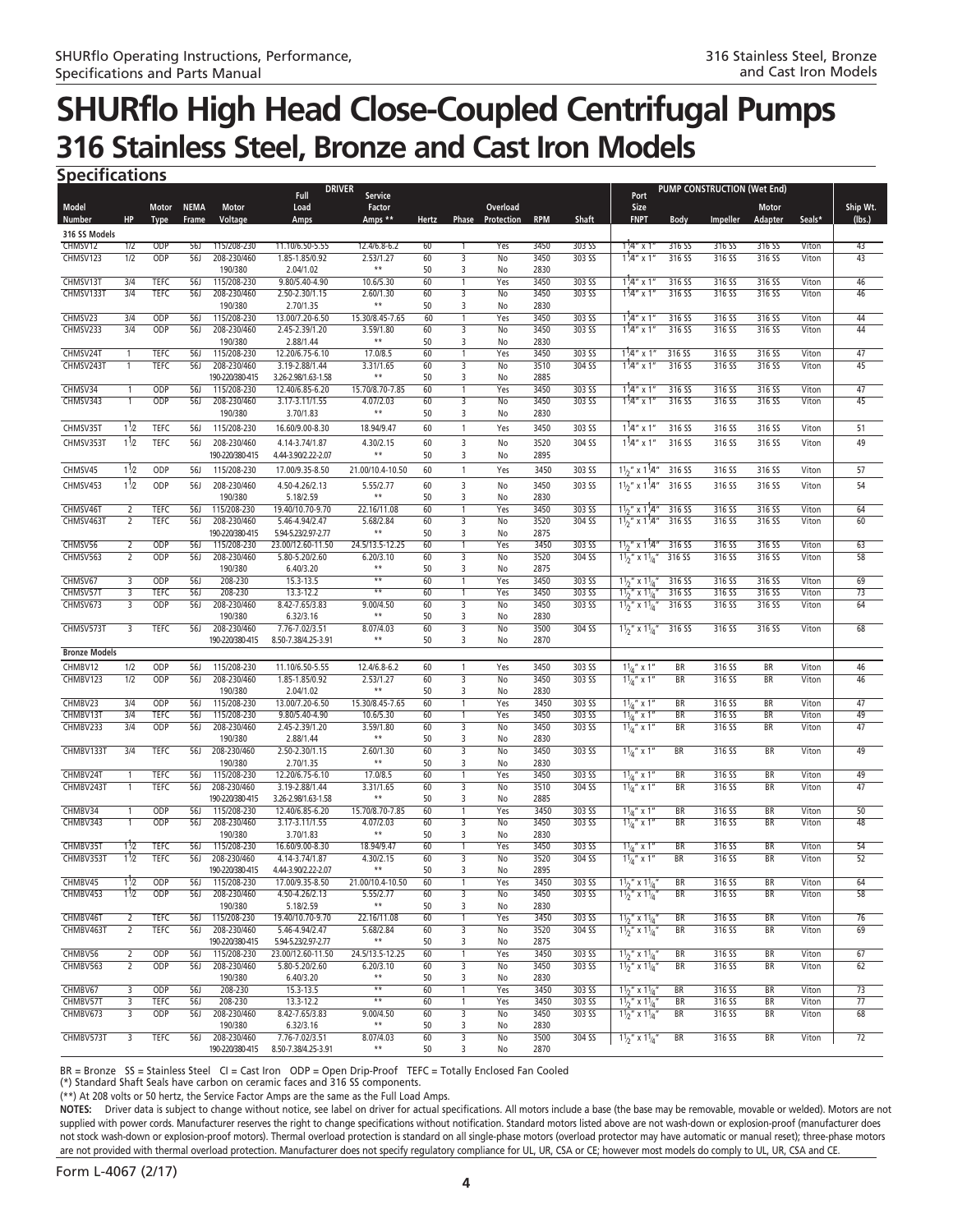| <b>Specifications</b>   |                  |              |                  |                                |                                       | <b>DRIVER</b>             |                 |                     |                |              |        |                                     |                |                | <b>PUMP CONSTRUCTION (Wet End)</b> |       |                 |
|-------------------------|------------------|--------------|------------------|--------------------------------|---------------------------------------|---------------------------|-----------------|---------------------|----------------|--------------|--------|-------------------------------------|----------------|----------------|------------------------------------|-------|-----------------|
|                         |                  |              |                  |                                | Full                                  | <b>Service</b>            |                 |                     |                |              |        | Port                                |                |                |                                    |       |                 |
| <b>Model</b>            |                  | <b>Motor</b> | <b>NEMA</b>      | <b>Motor</b>                   | Load                                  | Factor                    |                 |                     | Overload       |              |        | Size                                |                |                | <b>Motor</b>                       |       | Ship Wt.        |
| <b>Cast Iron Models</b> |                  |              |                  |                                |                                       |                           |                 |                     |                |              |        |                                     |                |                |                                    |       |                 |
| CHMCV12                 | $\overline{1/2}$ | ODP          | $\overline{56J}$ | 115/208-230                    | 11.10/6.50-5.55                       | 12.4/6.8-6.2              | 60              |                     | Yes            | 3450         | 303 SS | $1\frac{1}{4}$ " x 1                | <b>CI</b>      | <b>CI</b>      | <b>CI</b>                          | Viton | 43              |
| CHMCV123                | $\overline{1/2}$ | ODP          | 561              | 208-230/460                    | 1.85-1.85/0.92                        | 2.53/1.27                 | 60              | 3                   | N <sub>o</sub> | 3450         | 303 SS | $1\frac{1}{4}$ " x 1"               | $\overline{c}$ | $\overline{c}$ | $\overline{C}$                     | Viton | $\overline{43}$ |
|                         |                  |              |                  | 190/380                        | 2.04/1.02                             | $\star\,\star$            | 50              | 3                   | No             | 2830         |        |                                     |                |                |                                    |       |                 |
| CHMCV23                 | $\frac{3}{4}$    | ODP          | 561              | 115/208-230                    | 13.00/7.20-6.50                       | 15.30/8.45-7.65           | 60              | $\mathbf{1}$        | Yes            | 3450         | 303 SS | $11_{/a}$ " x 1"                    | $\overline{c}$ | $\overline{c}$ | $\overline{c}$                     | Viton | 44              |
| CHMCV13T                | $\overline{3/4}$ | <b>TEFC</b>  | $\overline{56J}$ | 115/208-230                    | 9.80/5.40-4.90                        | 10.6/5.30                 | 60              | $\overline{1}$      | Yes            | 3450         | 303 SS | $1\frac{1}{4}$ " x 1"               | $\overline{c}$ | $\overline{c}$ | $\overline{c}$                     | Viton | 46              |
| CHMCV233                | $\overline{3/4}$ | ODP          | $\overline{56J}$ | 208-230/460                    | 2.45-2.39/1.20                        | 3.59/1.80                 | 60              | 3                   | <b>No</b>      | 3450         | 303 SS | $1\frac{1}{4}$ " x 1"               | $\overline{c}$ | $\overline{c}$ | $\overline{c}$                     | Viton | 44              |
|                         |                  |              |                  | 190/380                        | 2.88/1.44                             | $1.0***$                  | 50              | 3                   | No             | 2830         |        |                                     |                |                |                                    |       |                 |
| CHMCV133T               | 3/4              | <b>TEFC</b>  | 56J              | 208-230/460                    | 2.50-2.30/1.15                        | 2.60/1.30                 | 60              | 3                   | <b>No</b>      | 3450         | 303 SS | $11_{/a}$ " x 1                     | $\overline{c}$ | $\overline{c}$ | टा                                 | Viton | 46              |
|                         |                  |              |                  | 190/380                        | 2.70/1.35                             | $\star\star$              | 50              | $\overline{3}$      | No             | 2830         |        |                                     |                |                |                                    |       |                 |
| CHMCV24T                |                  | <b>TEFC</b>  | 56J              | 115/208-230                    | 12.20/6.75-6.10                       | 17.0/8.5                  | 60              | $\overline{1}$      | Yes            | 3450         | 303 SS | $1\frac{1}{4}$ x 1                  | $\overline{c}$ | $\overline{c}$ | $\overline{c}$                     | Viton | 46              |
| CHMCV243T               | $\overline{1}$   | <b>TEFC</b>  | 56J              | 208-230/460                    | 3.19-2.88/1.44                        | 3.31/1.65                 | 60              | 3                   | No             | 3510         | 304 SS | $11_{/a}$ " x 1"                    | $\overline{c}$ | $\overline{c}$ | $\overline{c}$                     | Viton | 44              |
|                         |                  |              |                  | 190-220/380-415                | 3.26-2.98/1.63-1.58                   | $\overline{**}$           | $\overline{50}$ | 3                   | <b>No</b>      | 2885         |        |                                     |                |                |                                    |       |                 |
| CHMCV34                 | $\mathbf{1}$     | ODP          | 56J              | 115/208-230                    | 12.40/6.85-6.20                       | 15.70/8.70-7.85           | 60              | $\overline{1}$      | Yes            | 3450         | 303 SS | $1\frac{1}{4}$ " x 1"               | $\overline{c}$ | $\overline{c}$ | <b>CI</b>                          | Viton | 47              |
| CHMCV343                |                  | ODP          | 56J              | 208-230/460                    | 3.17-3.11/1.55                        | 4.07/2.03                 | 60              | 3                   | <b>No</b>      | 3450         | 303 SS | $1\frac{1}{4}$ x 1"                 | $\overline{c}$ | $\overline{c}$ | $\overline{c}$                     | Viton | 45              |
|                         |                  |              |                  | 190/380                        | 3.70/1.83                             | $\star\,\star$            | 50              | $\overline{3}$      | No             | 2830         |        |                                     |                |                |                                    |       |                 |
| CHMCV35T                | $1^{1/2}$        | <b>TEFC</b>  | 56J              | 115/208-230                    | 16.60/9.00-8.30                       | 18.94/9.47                | 60              | $\overline{1}$      | Yes            | 3450         | 303 SS | $1\frac{1}{4}$ " x 1"               | <b>CI</b>      | <b>CI</b>      | CI                                 | Viton | 51              |
| CHMCV353T               | $1^{1/2}$        | <b>TEFC</b>  | <b>56J</b>       | 208-230/460                    | 4.14-3.74/1.87                        | 4.30/2.15                 | 60              | $\overline{3}$      | No             | 3520         | 304 SS | $1\frac{1}{4}$ x 1"                 | CI             | <b>CI</b>      | <b>CI</b>                          | Viton | 49              |
|                         |                  |              |                  | 190-220/380-415                | 4.44-3.90/2.22-2.07                   | $\star\star$              | 50              | $\overline{3}$      | No             | 2895         |        |                                     |                |                |                                    |       |                 |
| CHMCV45                 | $\frac{1}{2}$    | ODP          | <b>56J</b>       | 115/208-230                    | 17.00/9.35-8.50                       | 21.00/10.40-10.50         | 60              | $\overline{1}$      | Yes            | 3450         | 303 SS | $1\frac{1}{2}$ x $1\frac{1}{4}$     | <b>CI</b>      | $\overline{c}$ | $\overline{c}$                     | Viton | 57              |
| CHMCV453                | $1^{1/2}$        | ODP          | 56J              | 208-230/460                    | 4.50-4.26/2.13                        | 5.55/2.77                 | 60              | 3                   | No             | 3450         | 303 SS | $1\frac{1}{2}$ " x $1\frac{1}{4}$ " | CI             | <b>CI</b>      | <b>CI</b>                          | Viton | 54              |
|                         |                  |              |                  | 190/380                        | 5.18/2.59                             | $\star\star$              | 50              | 3                   | No             | 2830         |        |                                     |                |                |                                    |       |                 |
| CHMCV46T                | $\overline{2}$   | <b>TEFC</b>  | 561              | 115/208-230                    | 19.4/10.7-9.7                         | 22.16/11.08               | 60              | $\overline{1}$      | Yes            | 3450         | 303 SS | $11/2$ " x $11/2$ "                 | CI             | <b>CI</b>      | <b>CI</b>                          | Viton | 64              |
| CHMCV463T               | $\overline{2}$   | <b>TEFC</b>  | 56J              | 208-230/460                    | 5.46-4.94/2.47                        | 5.68/2.84                 | 60              | 3                   | No             | 3520         | 304 SS | $1\frac{1}{2}$ " x $1\frac{1}{4}$ " | <b>CI</b>      | <b>CI</b>      | <b>CI</b>                          | Viton | 60              |
|                         |                  |              |                  | 190-220/380-415                | 5.94-5.23/2.97-2.77                   | $\star\star$              | 50              | $\overline{3}$      | No             | 2875         |        |                                     |                |                |                                    |       |                 |
| CHMCV56                 | $\overline{2}$   | ODP          | 56J              | 115/208-230                    | 23.0/12.6-11.5                        | 24.5/13.5-12.25           | 60              | $\overline{1}$      | Yes            | 3450         | 303 SS | $1\frac{1}{2}$ " x $1\frac{1}{4}$ " | <b>CI</b>      | <b>CI</b>      | CI                                 | Viton | 63              |
| CHMCV563                | $\overline{2}$   | ODP          | 56J              | 208-230/460                    | 5.80-5.20/2.60                        | 6.20/3.10                 | 60              | 3                   | <b>No</b>      | 3450         | 303 SS | $11/2$ x $11/2$                     | $\overline{c}$ | $\overline{C}$ | $\overline{C}$                     | Viton | 58              |
|                         |                  |              |                  | 190/380                        | 6.40/3.20                             | $\star\star$              | 50              | 3                   | No             | 2830         |        |                                     |                |                |                                    |       |                 |
| CHMCV67                 | 3                | ODP          | 561              | 208-230                        | $15.3 - 13.5$                         | $\overline{**}$           | 60              |                     | Yes            | 3450         | 303 SS | $1\frac{1}{2}$ " x $1\frac{1}{4}$ " | CI             | $\overline{c}$ | CI                                 | Vlton | 69              |
| CHMCV57T                | 3                | <b>TEFC</b>  | 56               | 208-230                        | $13.3 - 12.2$                         | $\star\star$              | 60              |                     | Yes            | 3450         | 303 SS | $1\frac{1}{2}$ x $1\frac{1}{4}$     | $\overline{c}$ | $\overline{c}$ | $\overline{c}$                     | Viton | $\overline{73}$ |
| CHMCV673                | 3                | ODP          | 56J              | 208-230/460                    | 8.42-7.65/3.83                        | 9.00/4.50                 | 60              | 3                   | <b>No</b>      | 3450         | 303 SS | $11/2$ " x $11/2$ "                 | $\overline{c}$ | $\overline{c}$ | $\overline{c}$                     | Viton | 64              |
|                         |                  |              |                  | 190/380                        | 6.32/3.16                             | $\star\star$              | 50              | 3                   | No             | 2830         |        |                                     |                |                |                                    |       |                 |
| CHMCV573T               | 3                | <b>TEFC</b>  | 56J              | 208-230/460<br>190-220/380-415 | 7.76-7.02/3.51<br>8.50-7.38/4.25-3.91 | 8.07/4.03<br>$\star\star$ | 60<br>50        | $\overline{3}$<br>3 | No<br>No       | 3500<br>2870 | 304 SS | $1\frac{1}{2}$ " x $1\frac{1}{4}$ " | CI             | <b>CI</b>      | <b>CI</b>                          | Viton | 68              |

BR = Bronze SS = Stainless Steel CI = Cast Iron ODP = Open Drip-Proof TEFC = Totally Enclosed Fan Cooled

(\*) Standard Shaft Seals have carbon on ceramic faces and 316 SS components.

(\*\*) At 208 volts or 50 hertz, the Service Factor Amps are the same as the Full Load Amps.

**NOTES:** Driver data is subject to change without notice, see label on driver for actual specifications.

All motors include a base (the base may be removable, movable or welded). Motors are not supplied with power cords.

Manufacturer reserves the right to change specifications without notification.

Standard motors listed above are not wash-down or explosion-proof (manufacturer does not stock wash-down or explosion-proof motors). Thermal overload protection is standard on all single-phase motors (overload protector may have automatic or manual reset); three-phase motors are not provided with thermal overload protection.

Manufacturer does not specify regulatory compliance for UL, UR, CSA or CE; however most models do comply to UL, UR, CSA and CE.

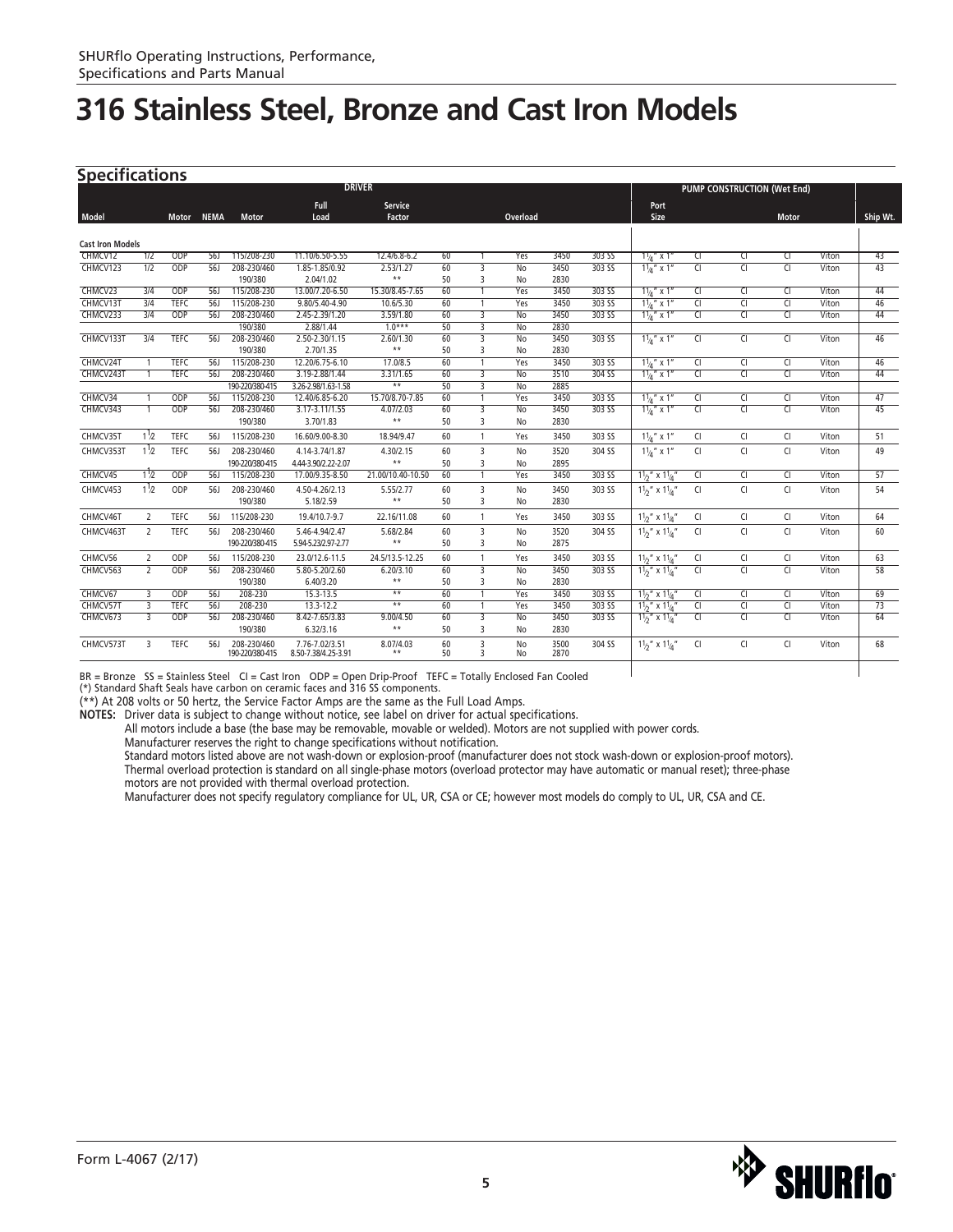**Dimensions (Inches)**





#### **Figure 1 - Dimensions**

| 316 SS    | <b>Bronze</b>                                                     | <b>Cast Iron</b> | Suc.* Dis.* ABT |                |      | CP†   | <b>DD</b> | Е    | F.   | H1   | H <sub>2</sub> | L    | <b>LP</b> | <b>MP</b> | X    | Y    | Z.   | ZZ   |
|-----------|-------------------------------------------------------------------|------------------|-----------------|----------------|------|-------|-----------|------|------|------|----------------|------|-----------|-----------|------|------|------|------|
| CHMSV12   | CHMBV12                                                           | CHMCV12          | $1\frac{1}{4}$  |                | 3.55 | 13.00 | 3.72      | 4.88 | 3.00 | 0.88 | 0.34           | 8.22 | 2.03      | 2.83      | 4.79 | 2.15 | 3.35 | 4.42 |
| CHMSV123  | CHMBV123                                                          | CHMCV123         | $1\frac{1}{4}$  |                | 3.55 | 13.50 | 3.72      | 4.88 | 3.00 | 0.88 | 0.34           | 8.22 | 2.03      | 2.83      | 4.79 | 2.15 | 3.35 | 4.42 |
| CHMSV23   | CHMBV23                                                           | CHMCV23          | $1\frac{1}{4}$  | 1              | 3.55 | 13.50 | 3.72      | 4.88 | 3.00 | 0.88 | 0.34           | 8.22 | 2.03      | 2.83      | 4.79 | 2.15 | 3.35 | 4.42 |
| CHMSV233  | CHMBV233                                                          | CHMCV233         | $1\frac{1}{4}$  |                | 3.55 | 13.75 | 3.72      | 4.88 | 3.00 | 0.88 | 0.34           | 8.22 | 2.03      | 2.83      | 4.79 | 2.15 | 3.35 | 4.42 |
| CHMSV24T  | CHMBV24T                                                          | CHMCV24T         | $1\frac{1}{4}$  |                | 3.55 | 15.15 | 3.72      | 4.88 | 3.00 | 0.88 | 0.34           | 8.22 | 2.03      | 2.83      | 4.79 | 2.15 | 3.35 | 4.42 |
| CHMSV243T | CHMBB243T                                                         | CHMCV243T        | $1\frac{1}{4}$  |                | 3.55 | 15.98 | 3.72      | 4.88 | 3.00 | 0.88 | 0.34           | 8.22 | 2.03      | 2.83      | 4.79 | 2.15 | 3.35 | 4.42 |
| CHMSV34   | CHMBV34                                                           | CHMCV34          | $1\frac{1}{4}$  |                | 3.55 | 14.00 | 3.72      | 4.88 | 3.00 | 0.88 | 0.34           | 8.22 | 2.03      | 2.83      | 4.79 | 2.15 | 3.35 | 4.42 |
| CHMSV343  | CHMBV343                                                          | CHMCV343         | $1\frac{1}{4}$  |                | 3.55 | 14.13 | 3.72      | 4.88 | 3.00 | 0.88 | 0.34           | 8.22 | 2.03      | 2.83      | 4.79 | 2.15 | 3.35 | 4.42 |
| CHMSV13T  | CHMBV13T                                                          | CHMCV13T         | $1\frac{1}{4}$  |                | 3.55 | 14.92 | 3.72      | 4.88 | 3.00 | 0.88 | 0.34           | 8.22 | 2.03      | 2.83      | 4.79 | 2.15 | 3.35 | 4.42 |
| CHMSV133T | CHMBV133T                                                         | CHMCV133T        | $1\frac{1}{4}$  |                | 3.55 | 14.30 | 3.72      | 4.88 | 3.00 | 0.88 | 0.34           | 8.22 | 2.03      | 2.83      | 4.79 | 2.15 | 3.35 | 4.42 |
| CHMSV35T  | CHMBV35T                                                          | CHMCV35T         | $1\frac{1}{4}$  |                | 3.55 | 16.17 | 3.72      | 4.88 | 3.00 | 0.88 | 0.34           | 8.22 | 2.03      | 2.83      | 4.79 | 2.15 | 3.35 | 4.42 |
| CHMSV353T | CHMBV353T                                                         | CHMCV353T        | $1\frac{1}{4}$  | 1              | 3.55 | 16.52 | 3.72      | 4.88 | 3.00 | 0.88 | 0.34           | 8.22 | 2.03      | 2.83      | 4.79 | 2.15 | 3.35 | 4.42 |
| CHMSV45   | CHMBV45                                                           | CHMCV45          | $1\%$           | $1\frac{1}{4}$ | 3.93 | 15.00 | 4.04      | 4.88 | 3.00 | 0.88 | 0.34           | 8.84 | 1.47      | 4.01      | 4.94 | 3.00 | 3.49 | 4.76 |
| CHMSV453  | CHMBV453                                                          | CHMCV453         | $1\%$           | $1\frac{1}{4}$ | 3.93 | 15.25 | 4.04      | 4.88 | 3.00 | 0.88 | 0.34           | 8.84 | 1.47      | 4.01      | 4.94 | 3.00 | 3.49 | 4.76 |
| CHMSV56   | CHMBV56                                                           | CHMCV56          | $1\%$           | $1\frac{1}{4}$ | 3.93 | 15.62 | 4.04      | 4.88 | 3.00 | 0.88 | 0.34           | 8.84 | 1.47      | 4.01      | 4.94 | 3.00 | 3.49 | 4.76 |
| CHMSV563  | CHMBV563                                                          | CHMCV563         | $1\%$           | $1\frac{1}{4}$ | 3.93 | 15.75 | 4.04      | 4.88 | 3.00 | 0.88 | 0.34           | 8.84 | 1.47      | 4.01      | 4.94 | 3.00 | 3.49 | 4.76 |
| CHMSV67   | CHMBV67                                                           | CHMCV67          | $1\frac{1}{2}$  | $1\frac{1}{4}$ | 3.93 | 16.87 | 4.04      | 4.88 | 3.00 | 0.88 | 0.34           | 8.84 | 1.47      | 4.01      | 4.94 | 3.00 | 3.49 | 4.76 |
| CHMSV673  | CHMBV673                                                          | CHMCV673         | $1\%$           | $1\frac{1}{4}$ | 3.93 | 16.62 | 4.04      | 4.88 | 3.00 | 0.88 | 0.34           | 8.84 | 1.47      | 4.01      | 4.94 | 3.00 | 3.49 | 4.76 |
| CHMSV46T  | CHMBV46T                                                          | CHMCV46T         | $1\%$           | $1\frac{1}{4}$ | 3.93 | 17.17 | 4.04      | 4.88 | 3.00 | 0.88 | 0.34           | 8.84 | 1.47      | 4.01      | 4.94 | 3.00 | 3.49 | 4.76 |
| CHMSV463T | CHMBV463T                                                         | CHMCV463T        | 1½              | $1\frac{1}{4}$ | 3.93 | 17.65 | 4.04      | 4.88 | 3.00 | 0.88 | 0.34           | 8.84 | 1.47      | 4.01      | 4.94 | 3.00 | 3.49 | 4.76 |
| CHMSV57T  | CHMBV57T                                                          | CHMCV57T         | $1\frac{1}{2}$  | $1\frac{1}{4}$ | 3.93 | 18.04 | 4.04      | 4.88 | 3.00 | 0.88 | 0.34           | 8.84 | 1.47      | 4.01      | 4.94 | 3.00 | 3.49 | 4.76 |
| CHMSV573T | CHMBV573T<br>MOTE, Discovered and prove a talents of $\sim$ 4.000 | CHMCV573T        | $1\%$           | $1\frac{1}{4}$ | 3.93 | 14.16 | 4.04      | 4.88 | 3.00 | 0.88 | 0.34           | 8.84 | 1.47      | 4.01      | 4.94 | 3.00 | 3.49 | 4.76 |

**NOTE:** Dimensions have a tolerance of ± 1/8".

(\*) Standard NPT (female) pipe thread.

(†) This dimension may vary due to motor manufacturer's specifications.

### **(Optional) Pedestal Pump Mount Part Number 24479 (Replaces 56J frame motor) (When long coupling or pulley drive is required)**



**NOTE:** Dimensions have a tolerance of  $\pm$  1/8". (Ø) Diameter.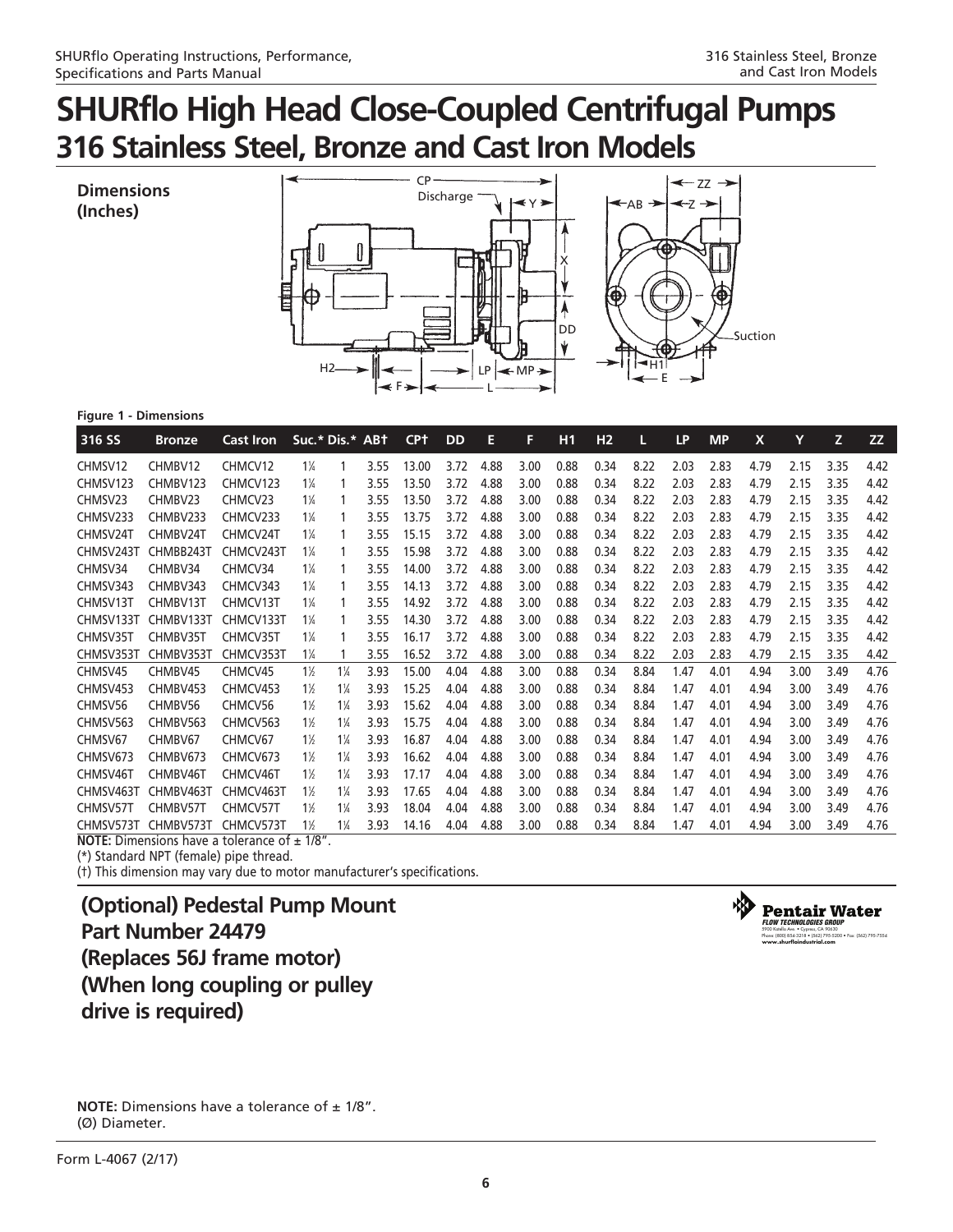### *To order parts, contact a SHURflo Distributor or Order Direct. Distributors can be found at www.shurfloindustrial.com.*

*Please provide following information:* -Model number -Serial number (if any)

-Part description and number as shown in parts list





**Figure 2 – Repair Parts Illustration**

### **Repair Parts For Small High Head Pumps (1")**

|             | Repair Parts For Small High Head Pumps (1")                                                                            |                    | Pump Head Kit available  |                                  |              |
|-------------|------------------------------------------------------------------------------------------------------------------------|--------------------|--------------------------|----------------------------------|--------------|
| Ref.<br>No. | <b>Description</b>                                                                                                     | 316 SS Units<br>S. | <b>Bronze Units</b><br>B | <b>Cast Iron Units Qty.</b><br>C |              |
| 1**Motor    | 2 <sup>n</sup><br>1/2 HP, 1 PH, ODP                                                                                    | 14011H             | 14011H                   | 14011H                           | $\mathbf{1}$ |
|             | 1/2 HP, 3PH, ODP<br>23''                                                                                               | 24361H             | 24361H                   | 24361H                           |              |
|             | 3"<br>3/4 HP, 1PH, ODP                                                                                                 | 14012H             | 14012H                   | 14012H                           |              |
|             | 33''<br>3/4 HP, 3PH, ODP                                                                                               | 14015H             | 14015H                   | 14015H                           |              |
|             | 4 <sup>n</sup><br>1 HP, 1PH, ODP                                                                                       | 14013H             | 14013H                   | 14013H                           |              |
|             | 43"<br>1 HP, 3PH, ODP                                                                                                  | 12991H             | 12991H                   | 12991H                           |              |
|             | 5T''<br>1-1/2 HP, 1PH, TEFC                                                                                            | 13410H             | 13410H                   | 13410H                           |              |
|             | 53T"<br>1-1/2 HP, 3PH, TEFC                                                                                            | 14018H             | 14018H                   | 14018H                           |              |
|             | 3T''<br>3/4 HP, 1PH, TEFC                                                                                              | 13409H             | 13409H                   | 13409H                           |              |
|             | 33T"<br>3/4 HP, 3PH, TEFC                                                                                              | 14017H             | 14017H                   | 14017H                           |              |
|             | (Note: The last digits shown refer to the model ordering code for electric motors.)**                                  |                    |                          |                                  |              |
| 2           | 5/8 Slinger o-ring (comes standard with motor)                                                                         | 22552              | 22552                    | 22552                            | $\mathbf{1}$ |
| 3           | 3/8-16 x 1" SS hex head cap screw *                                                                                    | 2210-0100          | 2210-0100                | 2210-0100                        | 4            |
| 4           | Motor adapter                                                                                                          | 24237              | 24339B                   | 24339C                           | $\mathbf{1}$ |
| 5           | O-ring, Viton Standard                                                                                                 | 24348              | 24348                    | 24348                            | 1            |
|             | O-ring, Buna-N Optional                                                                                                | 24373              | 24373                    | 24373                            |              |
| 6           | Seal Assembly, Viton/Carbon/Ceramic Standard +                                                                         | 24276S             | 24276S                   | 24276S                           | 1            |
|             | Order Code " $_{---}$ V $_{--}$ " Example CHMSV67                                                                      |                    |                          |                                  |              |
|             | Seal Assembly, Buna-N/ Carbon/Ceramic Optional +                                                                       | 24275S             | 24275S                   | 24275S                           |              |
|             | Order Code "_____B __" Example CHMCB34                                                                                 |                    |                          |                                  |              |
|             | Seal Assembly, Viton/Silicon Carbide/Silicon Carbide Optional †                                                        | 2120-00395         | 2120-0039S               | 2120-0039S                       |              |
|             | Order Code "____ C _ _" Example CNMSC67                                                                                |                    |                          |                                  |              |
| 7           | Impeller Shim Package-316SS<br>11933                                                                                   | 11933              | 11933                    | 1                                |              |
| 8           | Impeller                                                                                                               |                    |                          | 1                                |              |
|             | Order Code "<br>$\frac{1}{2}$ $\frac{1}{2}$ $\frac{1}{2}$ Example CHMSV13T                                             | 24239S             | 24239S                   | 24239C                           |              |
|             | Order Code "_____2_" Example CHMCV233                                                                                  | 24240S             | 24240S                   | 24240C                           |              |
|             | Order Code " 3 " Example CHMBV35T                                                                                      | 24238S             | 24238S                   | 24238C                           |              |
|             | (Note: The first number is the impeller size and will determine the performance of the pump.)                          |                    |                          |                                  |              |
| 9           | O-ring, Viton Standard                                                                                                 | 24314              | 24314                    | 24314                            | $\mathbf{1}$ |
|             | O-ring, Buna-N Optional                                                                                                | 22937              | 22937                    | 22937                            |              |
| 10          | 7/16-20 acorn nut (24299-316SS, 2250-0084, 18-8 SS)                                                                    | 24299              | 2250-0084                | 2250-0084                        | 1            |
| 11          | <b>Pump Housing</b>                                                                                                    | 24235S             | 24235B                   | 24235C                           | 1            |
| 12          | 3/8" Pipe plug (23236-316SS, 29352-Bronze, 24382-Zinc Plated Steel)                                                    | 24236              | 24352                    | 24382                            | 4            |
| 13          | $3/8"$ -16 x 3/4" hex head cap screw *                                                                                 | 13309              | 13309                    | 13309                            | 4            |
| 14          | Lockwasher *                                                                                                           | 2260-0012          | 2260-0012                | 2260-0012                        | 8            |
| 15          | <b>Optional Pedestal Bracket</b>                                                                                       | 24479              | 24479                    | 24479                            |              |
|             | (Can be substituted for any motor when a pulley drive or long coupled pump is desired)                                 |                    |                          |                                  |              |
| 16          | Complete Pump Heads, small volute, with standard seal (no motor)                                                       |                    |                          |                                  |              |
|             | $1/2$ HP                                                                                                               | CHMSV1X            | CHMBV1X                  | CHMCV1X                          |              |
|             | 1 HP                                                                                                                   | CHMSV2X            | CHMBV2X                  | CHMCV2X                          |              |
|             | $1-1/2$ HP                                                                                                             | CHMSV3X            | CHMBV3X                  | CHMCV3X                          |              |
|             | NOTES: The recommended HP's for the nump heads are based on ODP motors. When using TEEC motors increase HP by one size |                    |                          |                                  |              |

ors, increase HP by one size. SS = Stainless Steel

(\*) Standard hardware item, available locally.

(\*\*) Driver is subject to change without notice; see label on driver for actual specifications.

(†) Sold as set only.

Form L-4067 (2/17)



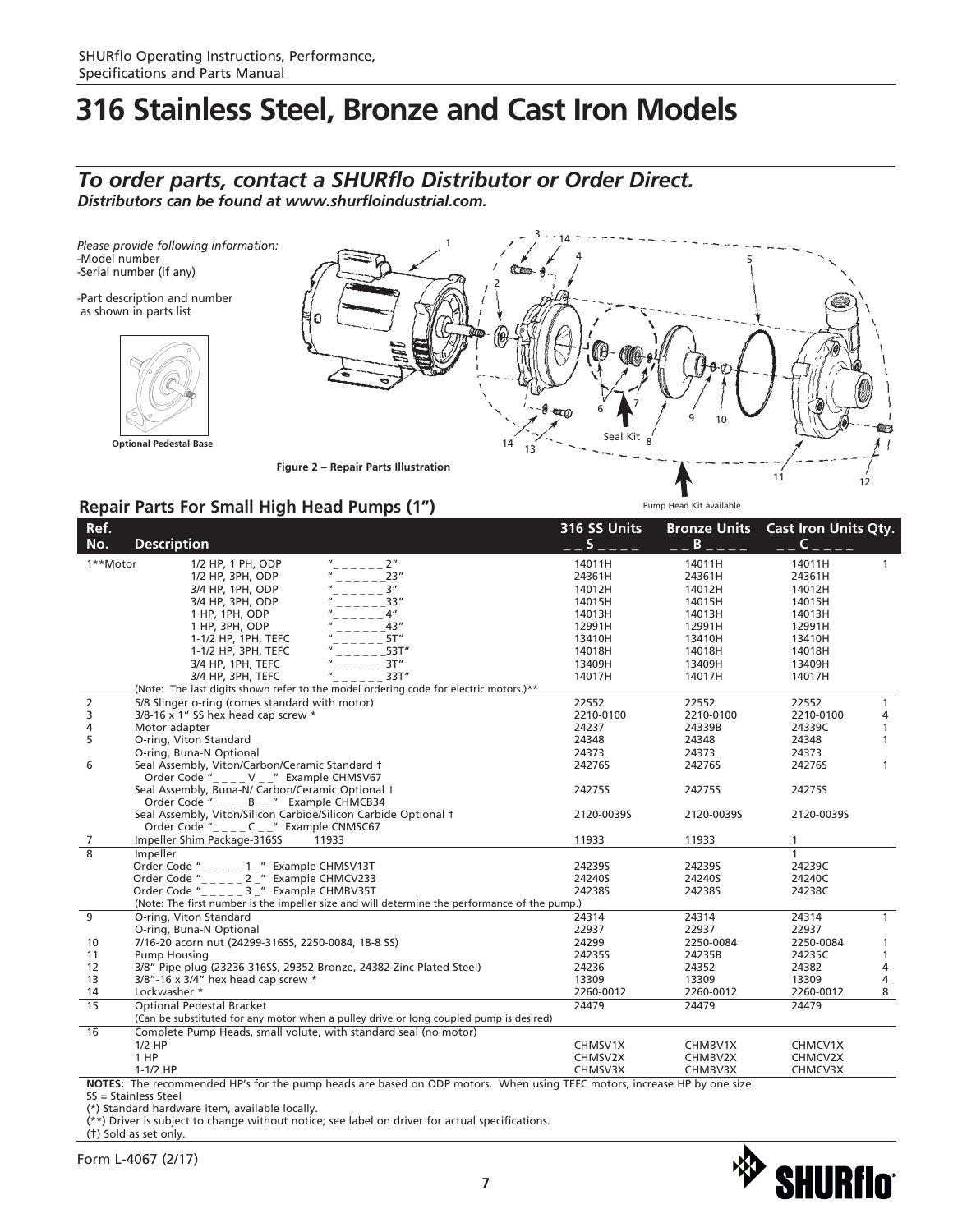### **Repair Parts For Large High Head Pumps (1-1/2")**

| Ref.            |                                                                                               | 316 SS Units |                | <b>Bronze Units</b> Cast Iron Units Qty. |
|-----------------|-----------------------------------------------------------------------------------------------|--------------|----------------|------------------------------------------|
| No.             | <b>Description</b>                                                                            |              | B.             |                                          |
| 1**Motor        | 5"<br>1-1/2 HP, 1PH, ODP                                                                      | 14014H       | 14014H         | 14014H<br>$\mathbf{1}$                   |
|                 | 53"<br>1-1/2 HP, 3PH, ODP                                                                     | 14016H       | 14016H         | 14016H                                   |
|                 | 6"<br>2 HP, 1PH, ODP                                                                          | 12985H       | 12985H         | 12985H                                   |
|                 | 63''<br>2 HP, 3PH, ODP                                                                        | 13341H       | 13341H         | 13341H                                   |
|                 | 6T''<br>2 HP, 1PH, TEFC                                                                       | 13411H       | 13411H         | 13411H                                   |
|                 | 63T"<br>2 HP, 3PH, TEFC                                                                       | 19495H       | 19495H         | 19495H                                   |
|                 | 7"<br>3 HP, 1PH, ODP                                                                          | 24364H       | 24364H         | 24364H                                   |
|                 | 73''<br>3 HP, 3PH, ODP                                                                        | 24365H       | 24365H         | 24365H                                   |
|                 | 7T''<br>3 HP, 1PH, TEFC                                                                       | 24366H       | 24366H         | 24366H                                   |
|                 | 73T''<br>3 HP, 3PH, TEFC                                                                      | 23424H       | 23424H         | 23424H                                   |
|                 | (Note: The last digits shown refer to the model ordering code for electric motors.)**         |              |                |                                          |
| $\overline{2}$  | 5/8 Slinger o-ring (comes standard with motor)                                                | 22552        | 22552          | 22552<br>$\mathbf{1}$                    |
| 3               | 3/8-16 x 1" 18-8 hex head cap screw                                                           | 2210-0100    | 2210-0100      | 2210-0100<br>4                           |
| 4               | Motor adapter                                                                                 | 24242        | 24338B         | 24338C<br>1                              |
| 5               | O-ring, Viton Standard                                                                        | 24350        | 24350          | $\mathbf{1}$<br>24350                    |
|                 | O-ring, Buna-N Optional                                                                       | 24370        | 24370          | 24370                                    |
| 6               | Seal Assembly, Viton/Carbon/Ceramic Standard +                                                | 24276S       | 24276S         | 24276S<br>1                              |
|                 | Order Code "____V __" Example CHMSV67<br>Seal Assembly, Buna-N/ Carbon/Ceramic Optional +     | 24275S       | 24275S         | 24275S                                   |
|                 | Order Code "_____B __" Example CHMCB34                                                        |              |                |                                          |
|                 | Seal Assembly, Viton/Silicon Carbide/Silicon Carbide Optional +                               | 2120-00395   | 2120-00395     | 2120-0039S                               |
|                 | Order Code "____ C _ _" Example CNMSC67                                                       |              |                |                                          |
| 7               | Impeller Shim Package-316SS<br>11933                                                          | 11933        | 11933          | 1                                        |
| $\overline{8}$  | Impeller                                                                                      |              |                | $\mathbf{1}$                             |
|                 | Order Code "<br>$    4$ $-$ " Example CHMSV45T                                                | 24245S       | 24245S         | 24245C                                   |
|                 | Order Code "_____5_" Example CHMCV56                                                          | 24244S       | 24244S         | 24244C                                   |
|                 | Order Code "_____ 6_" Example CHMBV673                                                        | 24243S       | 24243S         | 24243C                                   |
|                 | (Note: The first number is the impeller size and will determine the performance of the pump.) |              |                |                                          |
| $\overline{9}$  | O-ring, Viton Standard                                                                        | 24314        | 24314          | 24314<br>$\mathbf{1}$                    |
|                 | O-ring, Buna-N Optional                                                                       | 22937        | 22937          | 22937                                    |
| 10              | 7/16-20 acorn nut (24299-316SS, 2250-0084, 18-8 SS)                                           | 24299        | 2250-0084      | 2250-0084<br>1                           |
| 11              | <b>Pump Housing</b>                                                                           | 24241S       | 24241B         | 24241C<br>1                              |
| 12              | 3/8" Pipe plug (23236-316SS, 29352-Bronze, 24382 Zinc Plated Steel)                           | 24236        | *24352         | *24382<br>4                              |
| 13              | 3/8"-16 X 3/4" 18-8 hex head cap screw                                                        | 13309        | 13309          | 13309<br>4                               |
| 14              | Lockwasher 18-8                                                                               | 2260-0012    | 2260-0012      | 8<br>2260-0012                           |
| $\overline{15}$ | <b>Optional Pedestal Bracket</b>                                                              | 24479        | 24479          | 24479                                    |
|                 | (Can be substituted for any motor when a pulley drive or long coupled pump is desired)        |              |                |                                          |
| 16              | Complete Pump Heads, large volute, with standard seal (no motor)                              |              |                |                                          |
|                 | 2 HP                                                                                          | CHMSV4X      | CHMBV4X        | CHMCV4X                                  |
|                 | 2-1/2 HP                                                                                      | CHMSV5X      | CHMBV5X        | CHMCV5X                                  |
|                 | 3 HP                                                                                          | CHMSV6X      | <b>CHMBV6X</b> | CHMCV6X                                  |

**NOTES:** The recommended HP's for the pump heads are based on ODP motors. When using TEFC motors, increase HP by one size.

SS = Stainless Steel

(\*) Standard hardware item, available locally.

(\*\*) Driver is subject to change without notice; see label on driver for actual specifications.

(†) Sold as set only.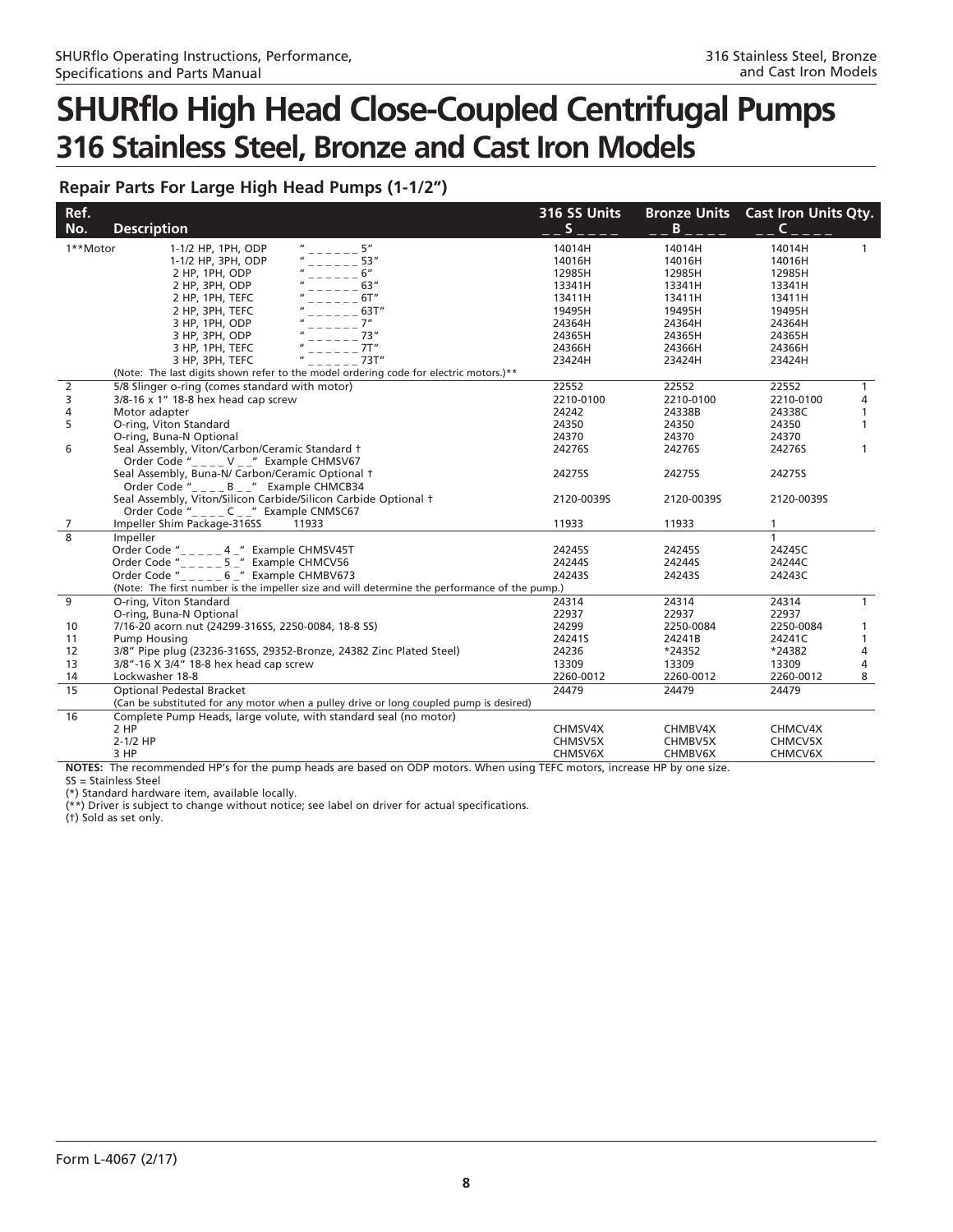### Maintenance



#### *Make certain that the unit is*

*disconnected from the power source before attempting to service or remove any components!*

**REMOVAL OF OLD SEAL ASSEMBLY**

Should the mechanical seal (Ref. No. 6) require repair, proceed as follows and refer to Figures No. 2, 3, 4, 5 & 6.

**IMPORTANT:** Always replace both the seal seat and seal as an assembly to ensure proper mating of components! Also, the impeller O-ring (Ref. No. 9) should be replaced anytime the impeller lock nut (Ref. No. 10) has been removed.

1. Remove bolts (Ref. No. 3) connecting the housing (Ref. No. 11) to the adapter (Ref. No. 4).

2. Remove the housing.

#### *Care should be*  **A CAUTION** *taken not to pinch or "shave" the O-ring gasket (Ref. No. 5) between the adapter and the housing.*

3. Use a box and/or socket wrench to remove the impeller nut (Ref. No. 10). Remove the impeller O-ring (Ref. No. 9) and the impeller (Ref. No. 8).

**NOTE:** Motor shaft must be held in place to remove impeller. Back of the motor either has slot in shaft (use large screwdriver to hold) or has 2 flats on motor shaft (use 7/16" open end wrench to hold). Impeller (Ref. No. 8) and lock nut (Ref. No. 10) unscrew CCW when looking at the front of the pump.

**IMPORTANT:** Care should be taken to ensure that the same number and thickness of shim washers (Ref. No. 7) are replaced behind the impeller as was removed. The shim washers are located directly behind the impeller and become loose as the impeller is removed.

4. The seal (part of Ref. No. 6) can now be pulled from the shaft. (See figure 3).

- 5. Remove the motor adapter (Ref. No. 4) from the motor by removing the adapter bolts (Ref. No. 13).
- 6. Use a wooden dowel to push out the seal seat (part of Ref. No. 6) from the adapter (Ref. No. 4) (See figure 4).

### **INSTALLATION OF NEW SEAL ASSEMBLY**



*mechanical seal are easily damaged. Handle your repair seal carefully. Do not touch the carbon/ceramic seal faces.*

**IMPORTANT:** Be sure that shaft shoulder does not damage carbon face.

- 1. Thoroughly clean all surfaces of the seal seat cavity in adapter (Ref. No. 4).
- 2. Using a clean cloth, wipe the shaft and shaft sleeve and make certain that they are perfectly clean.

**NOTE:** Inspect the motor shaft for scratches or spiral grooves. If they exist, replace motor.

- 3. Wet the rubber portion of the new seal seat (part of Ref. No. 6) with a light coating of soapy water. While wearing clean gloves or using a clean light rag, press seal seat squarely into adapter recess. Use the cardboard washer (usually supplied with new seal) to place over the polished ceramic surface and use a piece of pipe or dowel rod to press in firmly but gently (See figure 5). Avoid scratching the ceramic face, usually white.
- 4. Dispose of cardboard washer. Check again to see that ceramic surface is free of dirt and all other foreign particles and that it has not been scratched or damaged.
- 5. Install the motor adapter (Ref. No. 4) to the motor using bolts (Ref. No. 13). Be careful not to damage the seal seat when sliding over the motor shaft.

6. Wet the inside rubber portion of the new seal (part of Ref. No. 6) with a light coating of soapy water. Slide onto the motor shaft with the precision sealing surface (carbon) facing the seal seat ceramic face (See figure 6). This completes seal installation.

**NOTE:** A short "run-in" period may be necessary to provide completely leakproof seal operation.

7. Screw impeller (Ref. No. 8) onto shaft. Use screwdriver slot at rear of motor shaft (opposite the threaded end) to securely tighten impeller. A drop of removable thread lock should be applied to the impeller threads. Impeller should be torqued to 15 to 18 ft-lbs. (180 to 210 in-lbs.) (See figure 6).

**NOTE:** It may be necessary to remove plug in motor end cap to expose slot. If removed, be sure to reinstall plug AFTER pump is completely assembled.

- 8. Check if shaft turns freely by spinning impeller. If rubbing or binding is found, remove impeller and add a shim (Ref. No. 7) to shaft, then recheck. Repeat procedure until all rubbing is eliminated.
- 9. Slide O-ring (Ref. No. 9) onto exposed shaft. Screw acorn nut (Ref. No. 10) onto shaft and tighten to 200 to 225 in-lbs.
- 10. Place O-ring (Ref. No. 5) on adapter mounting flange. Attach housing using bolts (Ref. No. 3), being careful not to pinch or "shave" O-ring. As the housing is being tightened, periodically spin impeller to check for interference with housing.

## **A CAUTION**

*Seal assembly will produce minor drag when spinning* 

*motor shaft, but rubbing anywhere else must be eliminated! Otherwise, damage to pump and/or motor may occur.*

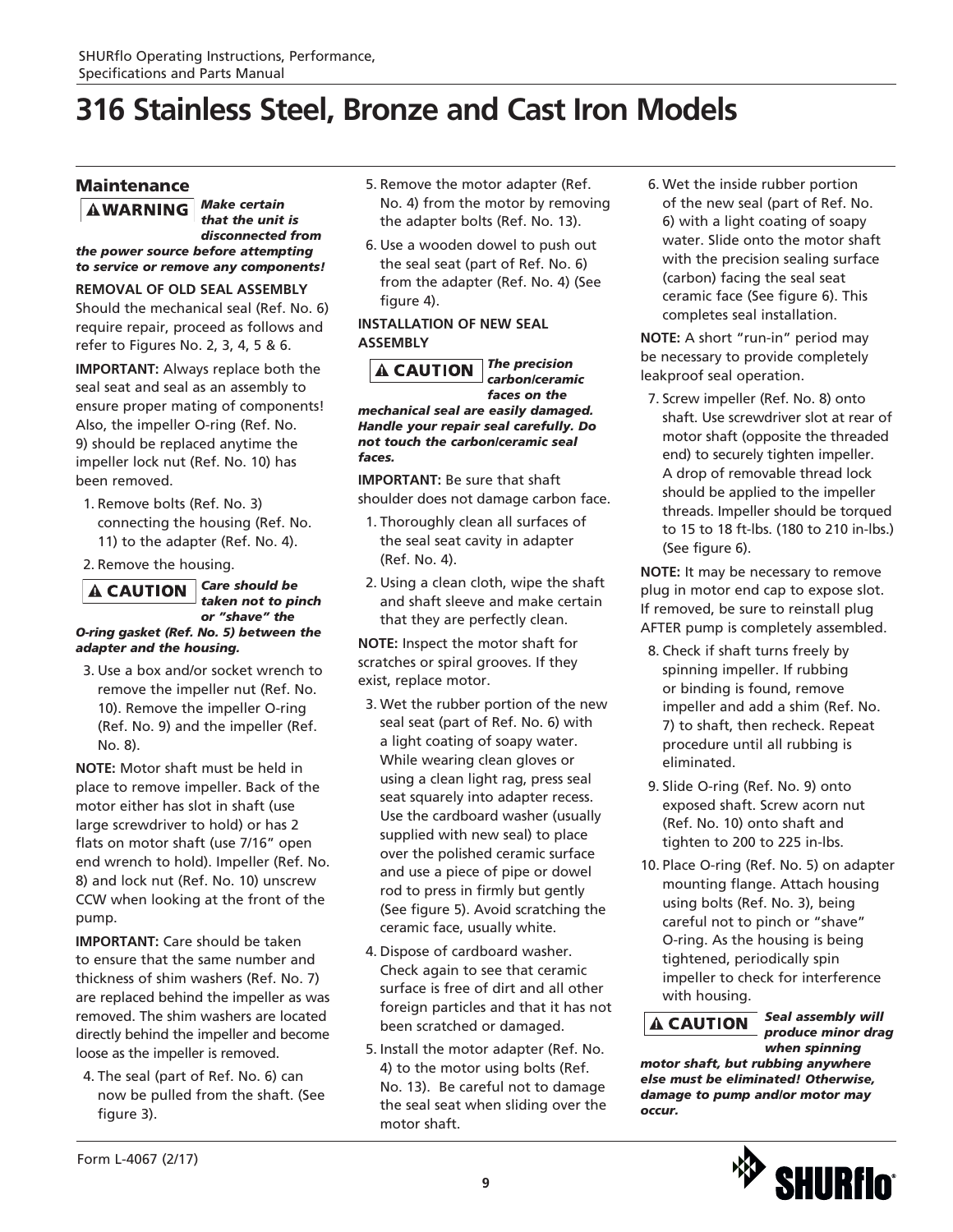## **Seal Assembly Removal and Installation (Figures 3 thru 6)**





**Figure 3 - Seal Removal Figure 4 - Seal Seat Removal**





**Figure 5 - Seal Seat Installation Figure 6 - Seal and Impeller Installation**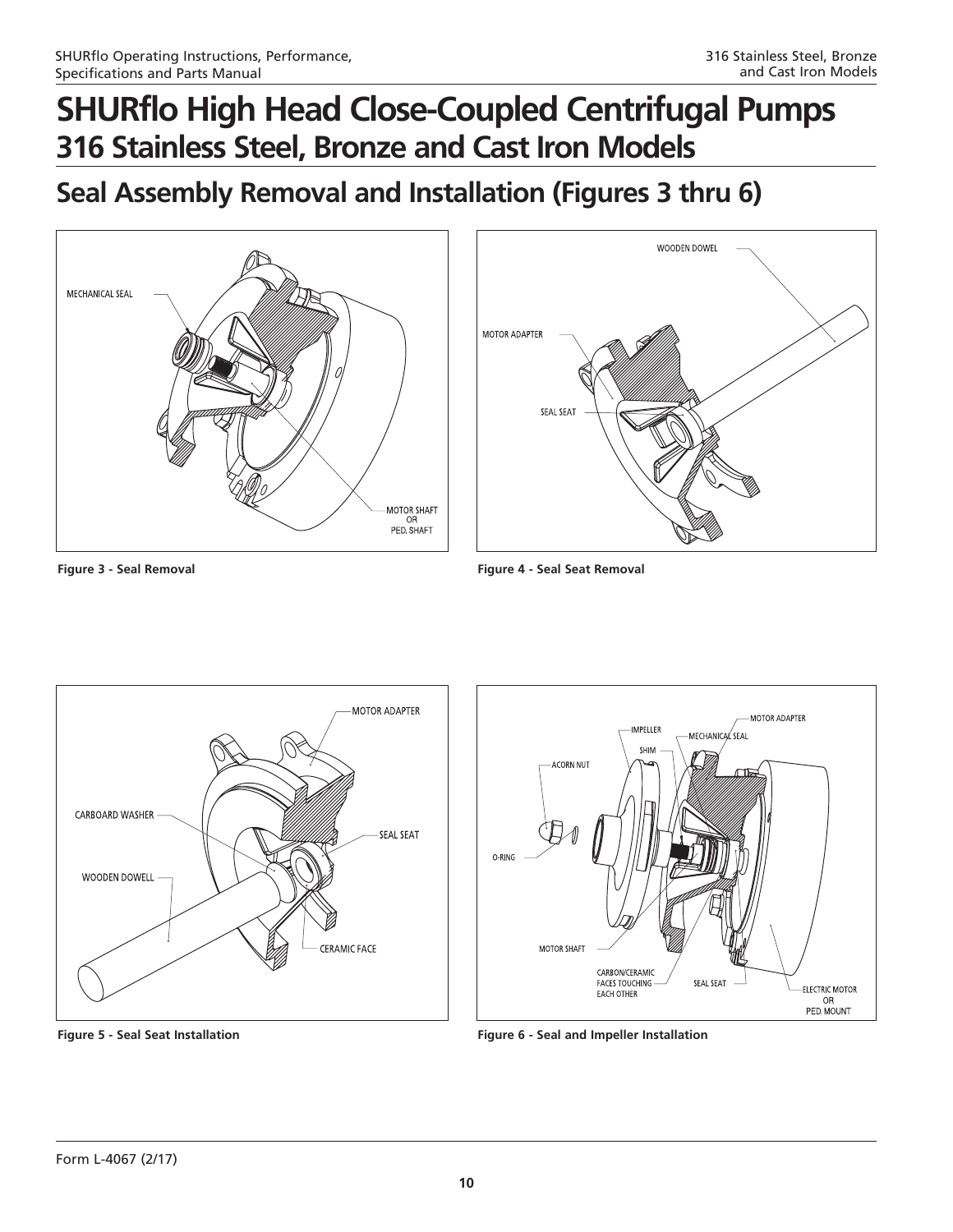### **Troubleshooting Chart**

| <b>Symptom</b>          | <b>Possible Cause(s)</b>                            | <b>Corrective Action</b>                 |
|-------------------------|-----------------------------------------------------|------------------------------------------|
| Pump runs but no fluid  | 1. Faulty suction piping                            | 1. Replace                               |
|                         | 2. Pump located too far from fluid source           | 2. Relocate                              |
|                         | 3. Gate valve closed                                | 3. Open                                  |
|                         | 4. Clogged strainer                                 | 4. Clean or replace                      |
|                         | 5. Fouled foot valve                                | 5. Clean or replace                      |
|                         | 6. Discharge height too great                       | 6. Lower the height                      |
|                         | 7. Suction lift too great                           | 7. Lower pump                            |
| Pump will not prime or  | 1. Air leak in suction line                         | 1. Repair or replace                     |
| retain prime after      | 2. Clogged foot valve or strainer                   | 2. Clean or replace                      |
| operating               |                                                     |                                          |
| Pump starts and stops   | 1. Fouled impeller                                  | 1. Clean                                 |
| pumping                 | 2. Faulty mechanical seal                           | 2. Replace                               |
|                         | 3. Leak in suction line                             | 3. Repair                                |
|                         | 4. Leak in foot valve                               | 4. Repair or replace                     |
| Flow rate is low        | 1. Incorrect speed                                  | 1. Check drive                           |
|                         | 2. Piping is fouled or damaged                      | 2. Clean or replace                      |
|                         | 3. Clogged impeller or worn impeller                | 3. Clean or replace                      |
|                         | 4. Discharge line restricted or undersized          | 4. Flush out piping or replace           |
|                         | 5. High discharge pressure                          | 5. Check and reduce                      |
| Excessive noise while   | 1. Pump not secured to firm foundation              | 1. Secure properly                       |
| pump in operation       | 2. Piping not supported to relieve                  | 2. Make necessary adjustments            |
|                         | strain on pump assembly                             |                                          |
|                         | 3. Restricted suction line                          | 3. Clean or correct                      |
|                         | 4. Cavitation (noise like marbles in pump)          | 4. a. Reduce speed                       |
|                         |                                                     | b. Increase inlet size                   |
|                         |                                                     | c. Too viscous (thickness of             |
|                         |                                                     | material being pumped                    |
|                         |                                                     | too large)                               |
| Liquid drips from point | 1. Damaged mechanical seal                          | 1. Replace (See Mechanical Seal          |
| where shaft enters the  |                                                     | Replacement)                             |
| pump casing when pump   | 2. Liquid being pumped is over 200°F                | 2. Lower liquid temp. < 200°F            |
| is full of liquid       | or not compatible with seal                         |                                          |
| Pump runs but           | 1. Check pump rotation to see if it is CCW          | 1. On three-phase motors, switch any two |
| poor performance        | as viewed from motor face. On three-phase           | motor wire leads to reverse rotation.    |
|                         | motors, rotation must be checked prior to           |                                          |
|                         | running pump under load.                            |                                          |
|                         | <b>AWARNING</b><br>Failure to check rotation before |                                          |
|                         | pump is run can result in severe                    |                                          |
|                         | damage to the pump and motor unit.                  |                                          |